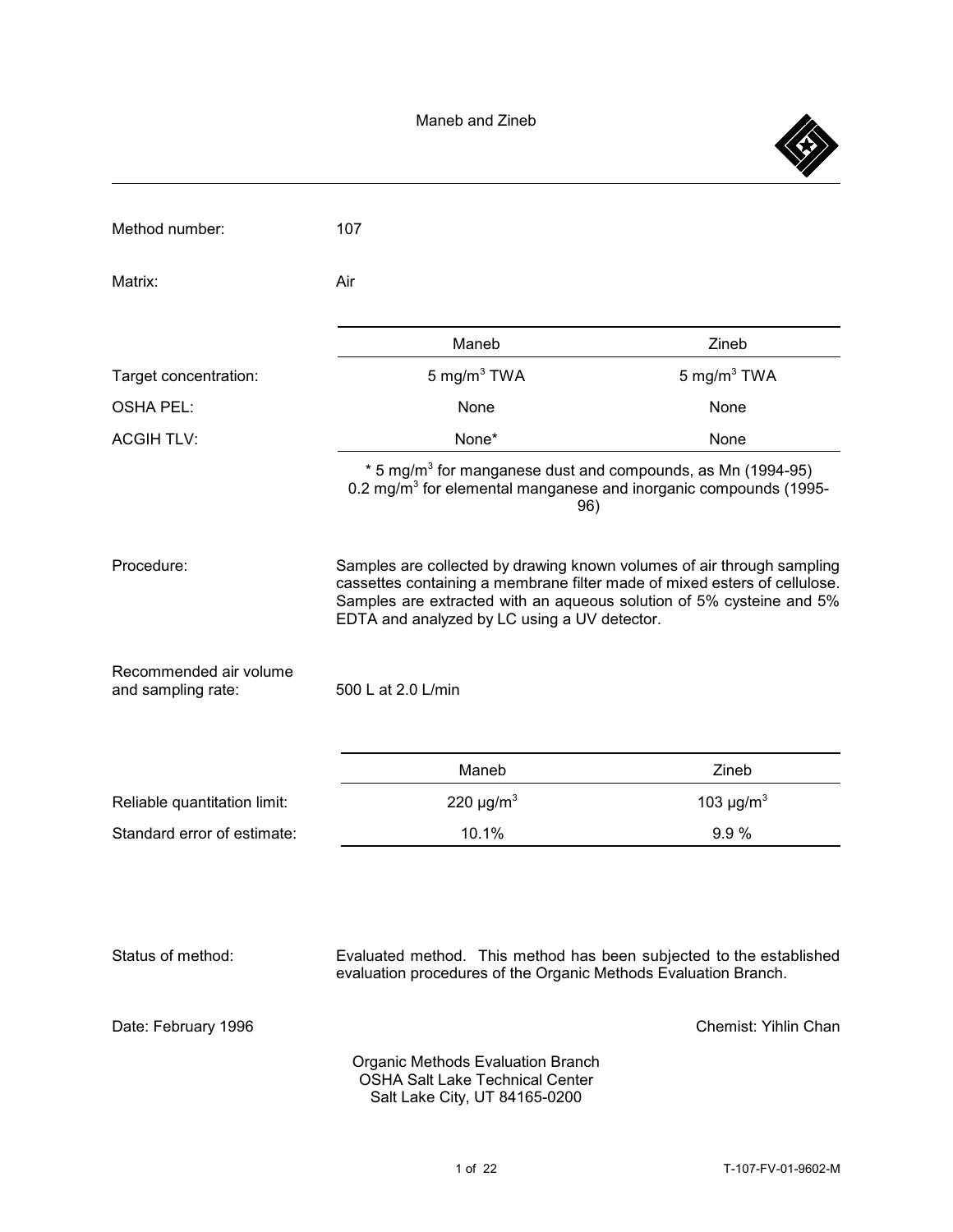#### 1. General Discussion

#### 1.1 Background

#### 1.1.1 History

Thiocarbamates and dithiocarbamates are two of the most important families of fungicides (Ref. 5.1). The latter family includes compounds such as ziram, nabam, ferbam, maneb, and zineb. Of these, maneb and zineb are the most commonly used. They and nabam are ethylenebisdithiocarbamates (EBDTC). Although their toxicities are not very high (oral  $LD<sub>50</sub>S$  for mouse are 4100 mg/kg and 7600 mg/kg for maneb and zineb, respectively), monitoring of EBDTC in the working environment or in food residues is important because they can decompose on heating to form ethylene thiourea, an animal carcinogen (Ref. 5.2).



Currently the most common analytical method for maneb and zineb is based on acid hydrolysis with the measurement of the released carbon disulfide by head-space GC analysis (Ref. 5.3). The method is nonspecific because it does not distinguish dialkyl dithiocarbamates (such as ziram and ferbam) or thiuram disulfide (such as thiram) from EBDTC.

When OSHA SLTC first received a set of samples for maneb analysis, it was noted that maneb is soluble in chloroform according to Merck Index. The samples were extracted with chloroform and analyzed by normal-phase LC. The maneb in the eluted peak was confirmed by mass spectrometry (direct probe). Later it was decided to do a fully-validated method for maneb and zineb, but a more detailed literature search revealed it was not so simple.

Although Merck Index listed their structures as monomeric, maneb and zineb are really polymeric. This makes them difficult to analyze because they are not soluble in most solvents. The reason Merck Index (Ref. 5.4) listed their structures as monomeric and described them as soluble in chloroform and other solvents was probably because the scientists who first synthesized these compounds purified them by recrystallization and consequently obtained monomeric maneb and zineb. In the eleventh edition of the Merck Index, the structures of maneb and zineb were corrected to the polymeric forms but they are still listed as soluble in chloroform etc. (Ref. 5.5)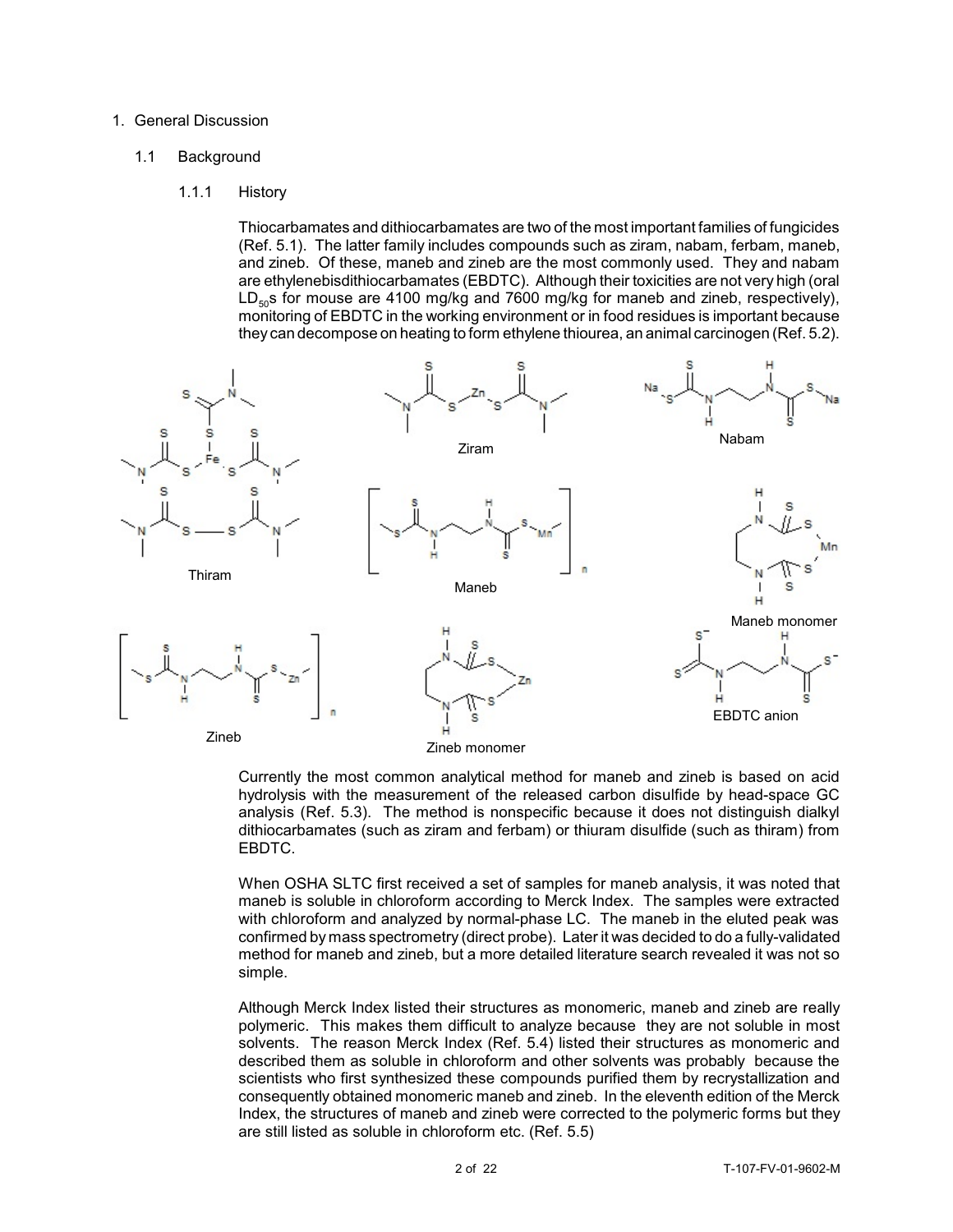One way to dissolve maneb or zineb is to use chelating agents such as ethylenediaminetetraacetic acid (EDTA) to strip away the bivalent metals (zinc or manganese) and release the EBDTC anion. The released EBDTC is in the form of sodium salt, namely, nabam. Nabam has been directly analyzed by ion chromatography using UV detector at 286 nm (Ref. 5.6). Miles and Zhou acid-hydrolyzed nabam to ethylenediamine and fluorogenically labeled the latter with *o*-phthalaldehyde-mercaptoethanol(Ref. 5.7). Unfortunately, nabam decomposes rapidly in solution. Bardarov and Zaikov used ascorbic acid as a stabilizer (Ref. 5.6). Kunugi used cysteine as a stabilizer in his analysis of maneb and zineb residues in animal feed (Ref. 5.8). Others have converted the EBDTC anion into methyl ester to avoid the instability problem (Ref. 5.9).

When developing this method, DMSO and DMF were first tested to see if they dissolve and depolymerize maneb and zineb. Maneb and zineb went into solution readily but LC analysis under various conditions were unsuccessful. Nabam was next synthesized from ethylenediamine and carbon disulfide. With the authentic nabam in hand, the LC conditions for its analysis were developed, and nabam was found to decompose when dissolved in DMSO.

In considering the analytical procedure, the head-space GC analysis of carbon disulfide after acid hydrolysis of EBDTC was considered cumbersome. Besides, it suffers from many interferences. Derivatization of the EBDTC anion to methyl ester involves liquidliquid extraction which is to be avoid if possible. In the end, maneb and zineb were converted to nabam and the EBDTC anion analyzed, even though this meant that the two analytes could not be differentiated. With respect to the stability of EBDTC in solution, the extraction solutions of Bardarov and Kunugi were compared, and Kunugi's formula was found to be much better. The stock solutions prepared in the Bardarov's solvent began to decompose within hours, while those prepared in the Kunugi's stayed unchanged for more than 5 days. This is true even for those stocks prepared in the 49-day-old solvent (Section 4.12).

Because maneb and zineb cannot be dissolved without decomposition, many of the standard OSHA tests for validating a method cannot be followed. The analyte cannot be accurately liquid spiked onto the sampling medium. The aerosol generator could not be used with either an atomizer or a vibrating orifice because these require the source material be dissolved in some kind of solvent. Marple and coworkers developed a dust generator in which the powder is fed by a bead-chain conveyor into a fluidized bed where it is deagglomerated and aerosolized (Ref. 5.10). This kind of dust generator is available from TSI Incorporated of St. Paul, Minnesota (Model 3400). But with our set up for the generator and the test chamber we were unable to obtain a steady, uniform dust atmosphere.

Considering the dusty nature of the analytes, an electrically conductive carbon-filled polypropylene 3-piece sampling cassette with a 51-mm extension, containing a support pad and a 0.8 µm membrane filter made of mixed esters of cellulose was selected for the sampling medium. The test samples were prepared by weighing maneb or zineb directly onto the filter. This would mean that numbers such as the reliable quantitation limit can only be as good as the accuracy of the balance. Mixtures of maneb or zineb with sucrose (10.0% maneb or 11.0% zineb by weight) were used as the test materials in order to extend the reference materials and to improve precision. Sucrose was selected because it was sometimes used as a wetting powder in the field. The mixtures were prepared by using a freezer mill, where maneb (or zineb) and sucrose in a tube are pounded rapidly with a stainless steel ball while submerged in liquid nitrogen.

1.1.2 Toxic effects (This section is for information only and should not be taken as the basis of OSHA policy.)

Maneb can cause irritation of eyes, nose, and throat. Under normal use conditions, maneb is generally regarded as harmless, except for occasional signs of local irritation. However,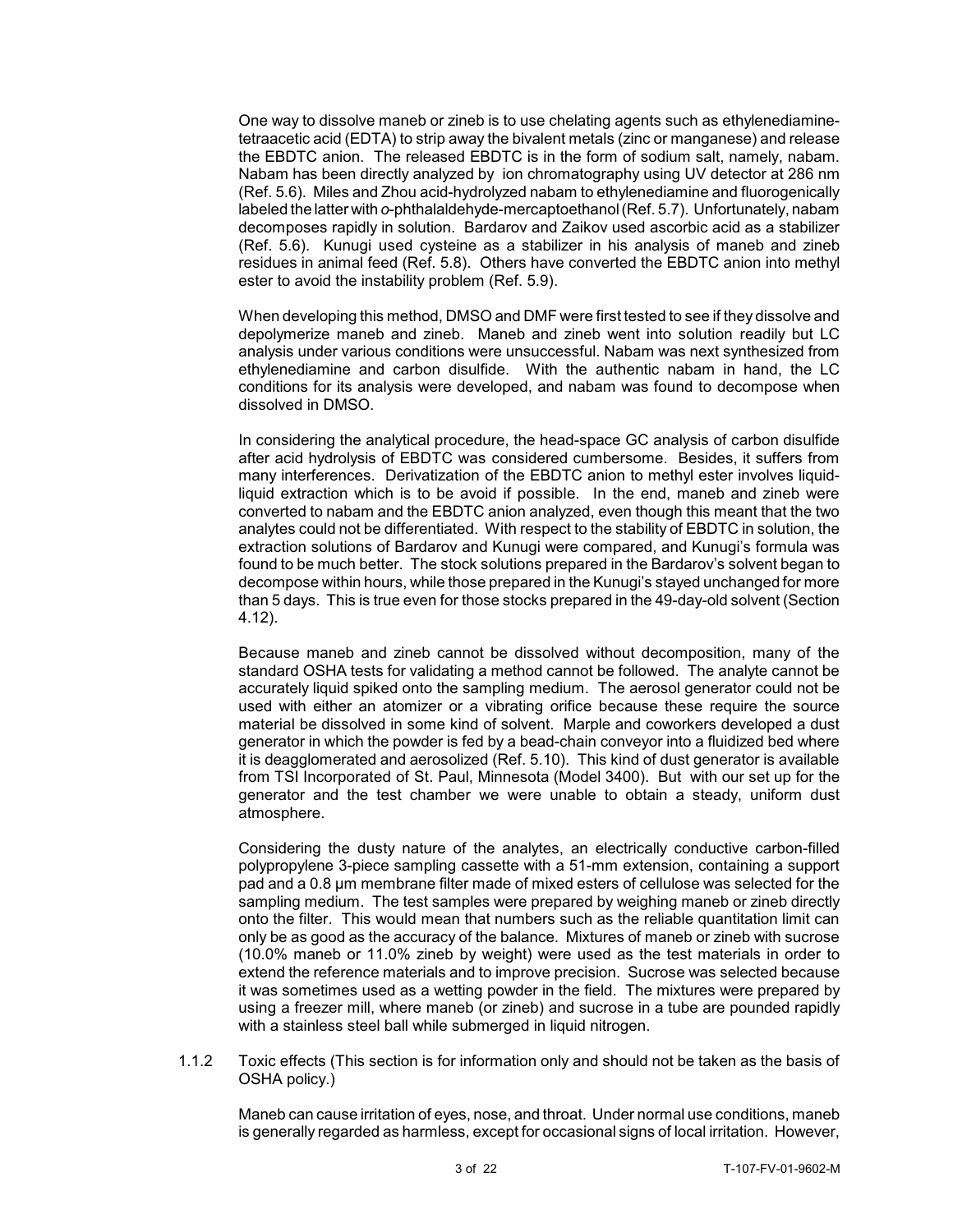it reportedly caused acute renal failure and ECG abnormalities in a 62-year-old man exposed while applying the compound to his garden (Ref. 5.11). Maneb has been tested in mice and rats by oral administration and by single subcutaneous injection. Oral administration produced an increased incidence of lung tumors in mice of one strain, but no increase was observed in three other strains. The studies in rats cannot be evaluated due to the small number of surviving animals. IARC was unable to make an evaluation of the carcinogenicity of maneb. (Ref. 5.2)

Zineb can cause irritation to eyes, nose, and throat and is harmful if inhaled. Zineb produced an increased incidence of lung tumors after its oral administration in one strain of mice. Systemic reticulum-cell sarcomas were observed in mice and a variety of sarcomas in rats after its subcutaneous administration. No increases in tumor incidences were observed in two other strains of mice and in two limited studies in rats following oral administration. The available data do not allow an evaluation of the carcinogenicity of zineb to be made. (Ref. 5.2)



In rats, 55% of an oral dose of maneb was excreted in the urine and feces within three days. After 24 hours, the body organs contained 1.2% of the dose as metabolites, and on day 5, less than 0.18%. Ethylenediamine, ethylenebisthiuram monosulfide and ethylene thiourea were present in the urine and feces. Ethylene thiourea is a known animal carcinogen. The above metabolic pathways had been suggested for maneb and zineb in rats. (Ref. 5.2).

1.1.3 Workplace exposure

Maneb is used exclusively as a broad spectrum contact fungicide and is registered for use on more than 46 crops in the United States. The principal diseases controlled by maneb are early and late blight of potato and tomato, downy mildew and anthracnose on a number of vegetables and the so-called 'rot' diseases of fruits such as apricots, peaches and grapes. It is also used for seed treatment of small grains such as wheat. (Ref. 5.2)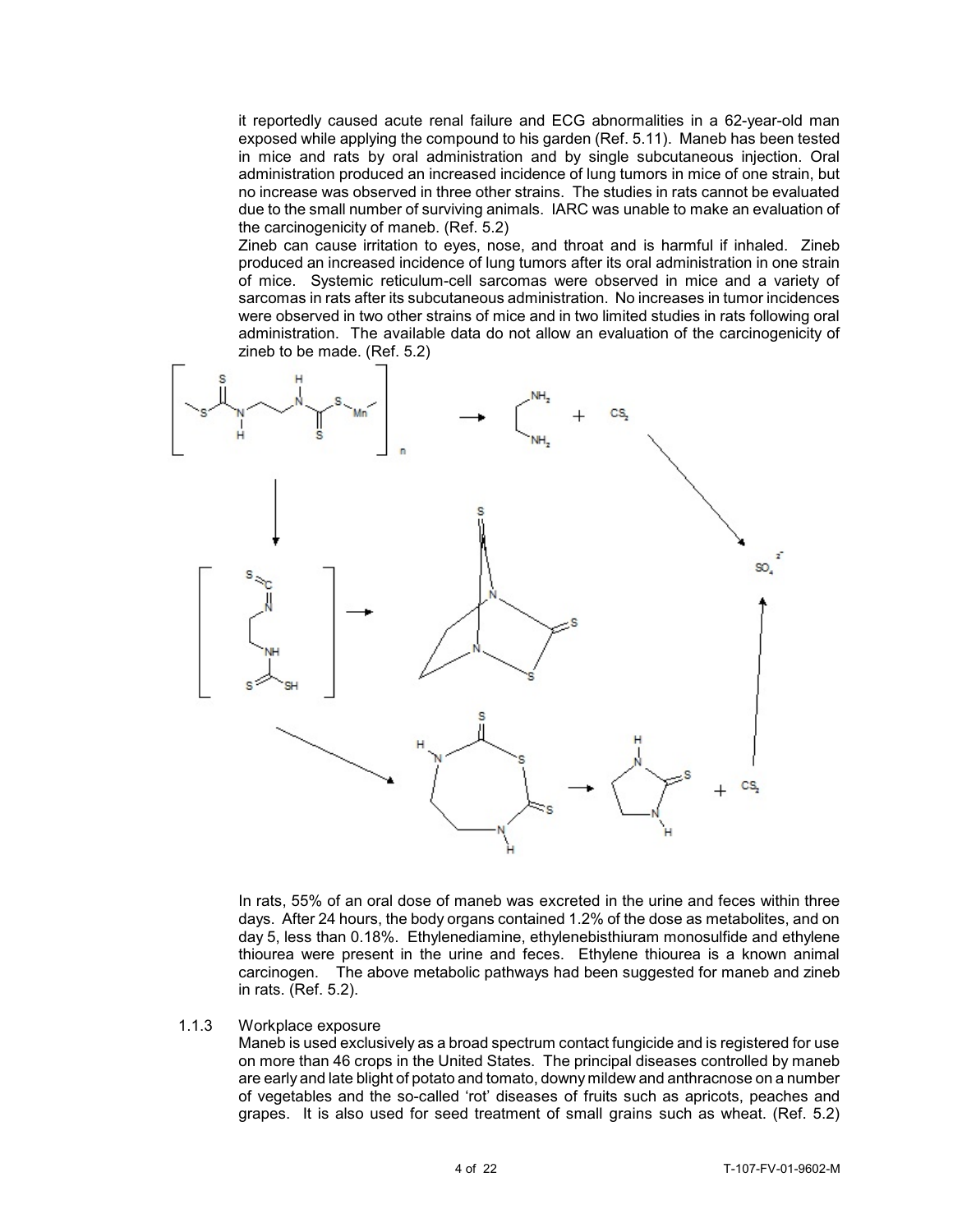Workers handling various formulations of maneb in the applications mentioned above may be exposed.

Zineb is a fungicide registered for use in the United States on more than 50 crops, including fruits, vegetables, ornamental plants, and for treatment of many seeds. Zineb is also registered for use as a fungicide in paints and for mold control on fabrics, leather, paper, plastic and wood surfaces. (Ref. 5.2) Workers handling zineb in its various formulations in the applications mentioned above may be exposed.

An acceptable daily intake for man of 0-0.005 mg per kilogram body weight for all dithiocarbamate fungicides was established jointly by the Food and Agriculture Organization and the World Health Organization in 1974. (Ref. 5.2)

1.1.4 Physical properties and other descriptive information (Ref. 5.2)

CAS no.: 12427-38-2

# **Maneb**

synonyms: 1,2-ethanediylbis(carbamodithioato)(2-)-manganese; 1,2 ethanediylbiscarbamodithioic acid, manganese complex; 1,2 ethanediylbismaneb, manganese (2+) salt (1:1); 1,2 ethylenediylbis (carbamodithioato) manganese; ethylenebis(dithiocarbamic acid), manganese salt; Chem Neb; Chloroble M; CR 3029; Dithane M22; ENT 14875; ethylenebisdithiocarbamato), manganese; ethylenebis(dithiocarbamic acid) manganous salt; ethylenebisdithiocarbamatemanganese; F 10; Kypman 80; Lonocol M; Manam; Maneba; Manebgan; Manesan; Manganese (II) ethylenedi(dithiocarbamate); manganese ethylene-1,2 bisdithiocarbamate; Manzate; Nereb; Nespor; Plantifog 160M; Polyram M; Rhodianebe; Sopranebe; Tersan-LSR; Trimangol; Tubothane; Maneb 80; manganous ethyenebis(dithiocarbamate); Trimangol 80; Aamangan; Maneb ZL4; Manzate 200; M-Diphar; MnEBD; MEB; Remasan chloroble M; manganese ethylenebisdithiocarbamate

structural formula:



formula wt: 265.29 melting point: decomposes before melting specific gravity: 1.92

appearance: yellow-brownish powder vapor pressure: less than  $1 \times 10^{-5}$  Pa at 20 $^{\circ}$ C solubility: insoluble in most solvents; "soluble in chloroform, pyridine; moderately soluble in water" - (Merck Index. Probably for monomeric maneb.)

# **Zineb**

| CAS no.:  | 12122-67-7                                                         |
|-----------|--------------------------------------------------------------------|
| synonyms: | 1,2-ethanediylbis(carbamodithioato)(2-)-zinc; Aaphytora; Aphytora; |
|           | Aspor; Asporum; Bercema; Blizene; Carbadine;<br>$1.2 -$            |
|           | ethanediylbiscarbamodithioic acid, zinc salt; Crittox; Daisen;     |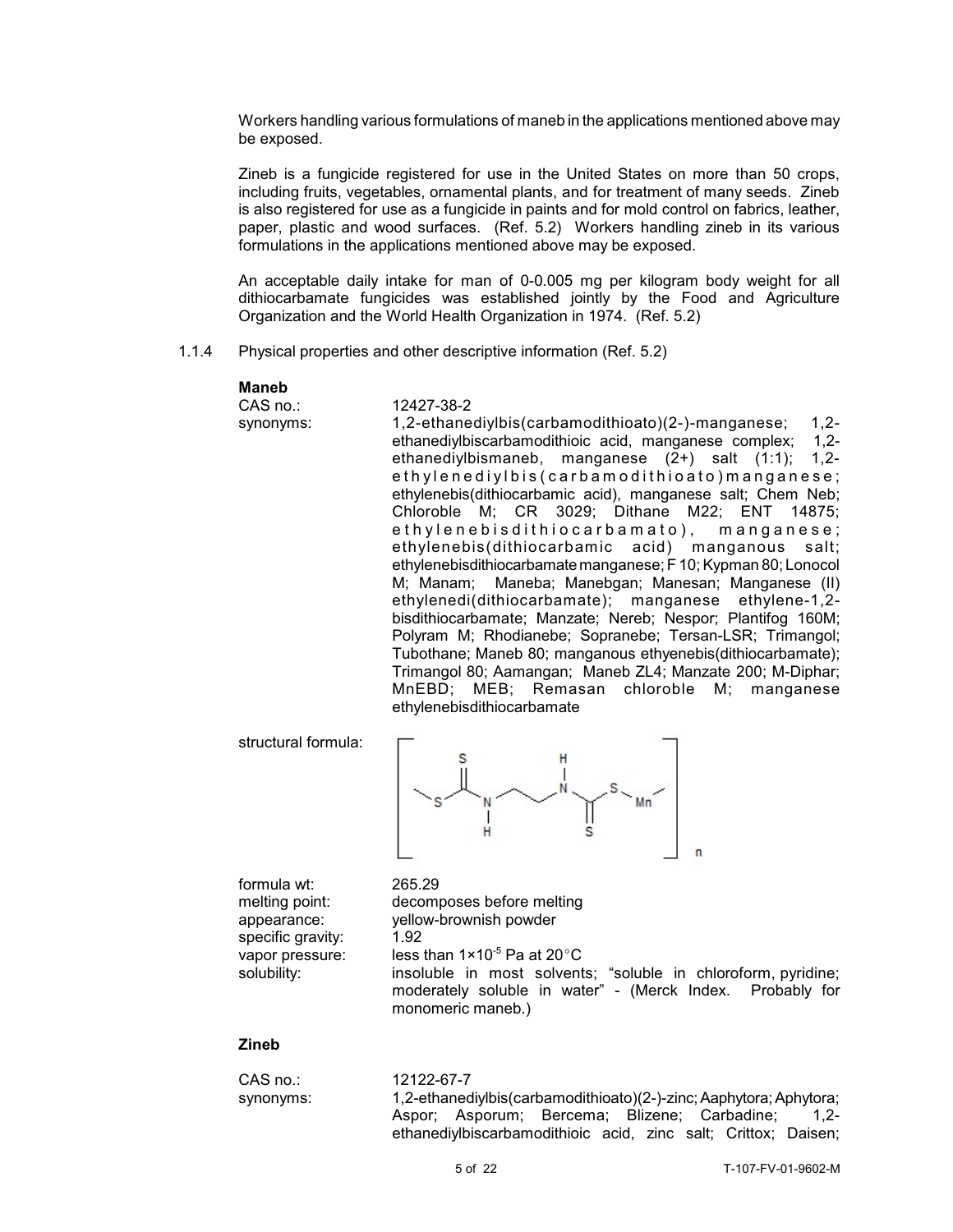Deikusol; Discon; Dithane 65; Dithane Z; Dithane Z-78; Ethyl  $Zima$  te; ethylenebis (dithiocarbamato) zinc; ethylenebis(dithiocarbamic acid) zinc salt; Fungo-Pulvit; Hexathane; Kypzin; Lipotan; Lirotan; Lonacol; Lonocol; Micide 55; Novozir; Novozir N; Parzate Zineb; Perozin; Perozine; Perozine 75B; Pilzol SZ; Thionic M; Tiezene; Unizeb; Zebenide; Zebtox; zinc ethylenebis (dithiocarbamate); zinc N, N'ethylenebisdithiocarbamate;((1,2-ethylenebis(carbamodithioato))(2- ))zinc; Zineb 80; Zinosan

structural formula:



formula wt: 275.75 specific gravity: 1.92

appearance: light tan powder melting point: decomposes on heating vapor pressure: negligible at  $25^{\circ}$ C solubility: insoluble in most solvents; "soluble in carbon disulfide, chloroform, pyridine; practically insoluble in water" - (Merck Index, probably for monomeric zineb.)

The analyte air concentrations throughout this method are based on the recommended sampling and analytical parameters.

- 1.2 Limit defining parameters
	- 1.2.1 Detection limit of the analytical procedure The detection limits of the analytical procedure are 0.84 and 0.86 ng on column for maneb and zineb, respectively. These are the amounts of analytes that will give responses that are significantly different from the background responses of reagent blanks. (Sections 4.1 and 4.2)
	- 1.2.2 Detection limit of the overall procedure

The detection limits of the overall procedure are 33 and 15 µg per sample (66 and 30  $\mu$ g/m $^3$ ) for maneb and zineb, respectively. These are the amounts of analyte spiked on the sampler that will give responses that are significantly different from the background responses of sampler blanks. (Sections 4.1 and 4.3)

1.2.3 Reliable quantitation limit

The reliable quantitation limits are 110 and 51  $\mu$ g per sample (220 and 103  $\mu$ g/m<sup>3</sup>) for maneb and zineb, respectively. These are the amounts of analyte spiked on a sampler that will give signals that are considered the lower limits for precise quantitative measurements. (Section 4.4)

1.2.4 Precision (analytical procedure)

The precision of the analytical procedure, measured as the pooled relative standard deviations over a concentration range equivalent to 0.5 to 2 times the target concentration, are 0.64% and 0.34% for maneb and zineb, respectively. (Section 4.5)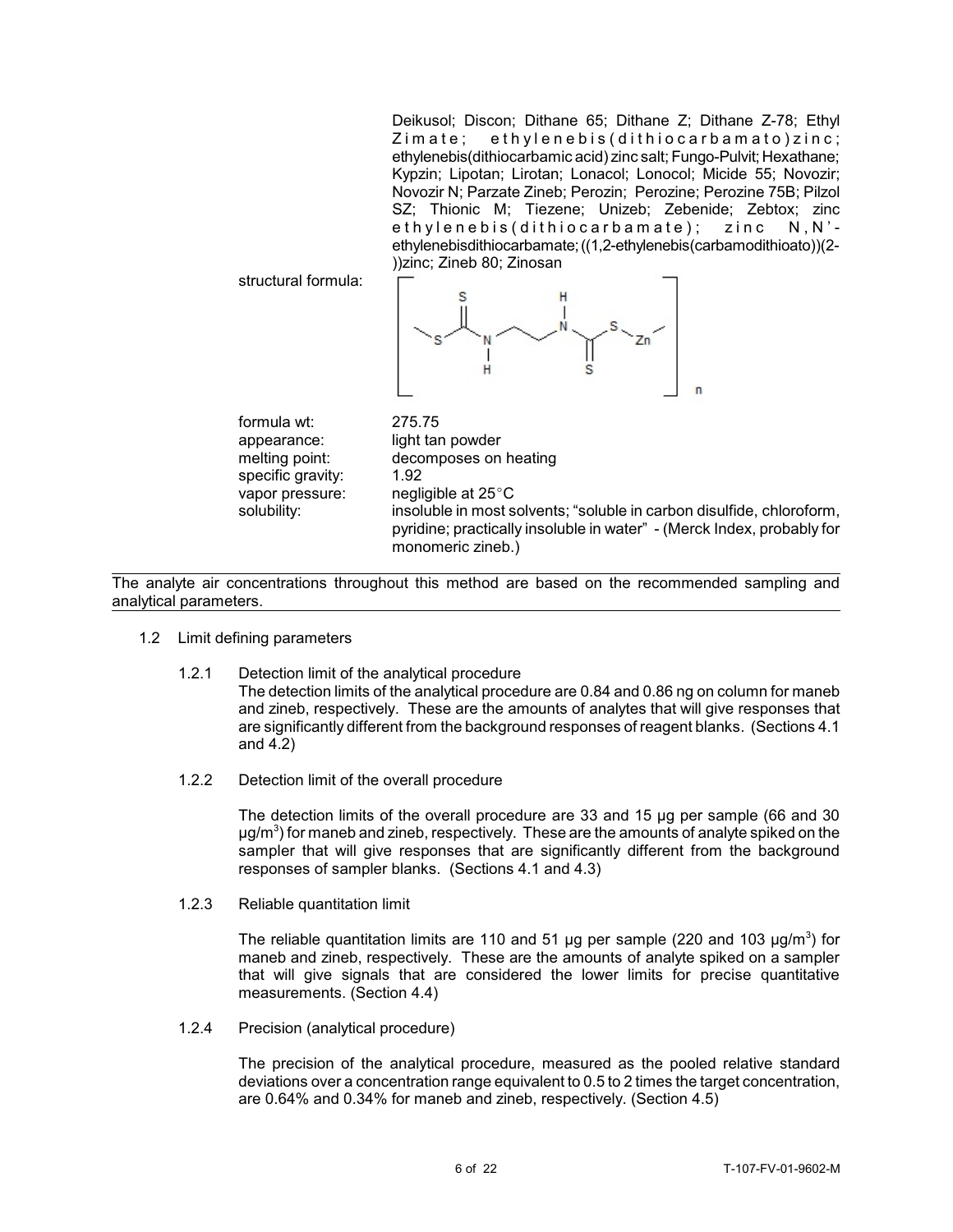### 1.2.5 Precision (overall procedure)

The precision of the overall procedure at the 95% confidence level for the ambient temperature 15-day storage tests (at the target concentration) are ±19.8% and ±19.4% for maneb and zineb, respectively (Section 4.6). These include additional 5% for sampling error.

### 1.2.6 Recovery

The recovery of ethylenebisdithiocarbamate from samples used in 15-day storage tests remained above 93.1% and 96.5% for maneb and zineb, respectively, when the samples were stored at ambient temperature. (Section 4.7)

# 1.2.7 Reproducibility

Twelve samples, prepared byweighing, were submitted to an SLTC organic service branch for analysis, using a draft copy of this procedure. The samples were analyzed after 2 days of storage at ambient temperature. No individual sample result deviated from its theoretical value by more than the precision reported in Section 1.2.5. (Section 4.8)

# 2. Sampling Procedure

# 2.1 Apparatus

- 2.1.1 A personal sampling pump, calibrated to ±5% of the recommended flow rate with the sampling device attached.
- 2.1.2 A conductive 3-piece sampling cassette with a 51-mm extension, containing a support pad (25-mm diameter) and a 0.8 µm membrane filter made of mixed esters of cellulose. The sampling media used in this study were obtained from Gelman (catalog number 4375). It contained a GN-4 filter made of mixed esters of cellulose.

### 2.2 Reagents

None required.

# 2.3 Technique

- 2.3.1 Remove the top piece of the cassette for open-face sampling.
- 2.3.2 Attach the sampler to the sampling pump with a piece of flexible tubing and place it in the worker's breathing zone.
- 2.3.3 Air should not pass through any hose or tubing before entering the sampling cassette.
- 2.3.4 After sampling replace the top piece and cap both ends. Wrap each sample with a Form OSHA-21 seal.
- 2.3.5 Record air volume for each sample.
- 2.3.6 Submit at least one blank with each set of samples. Blanks should be handled in the same manner as samples, except no air is drawn through them.
- 2.3.7 List any compounds that could be considered potential interferences.
- 2.4 Sampler capacity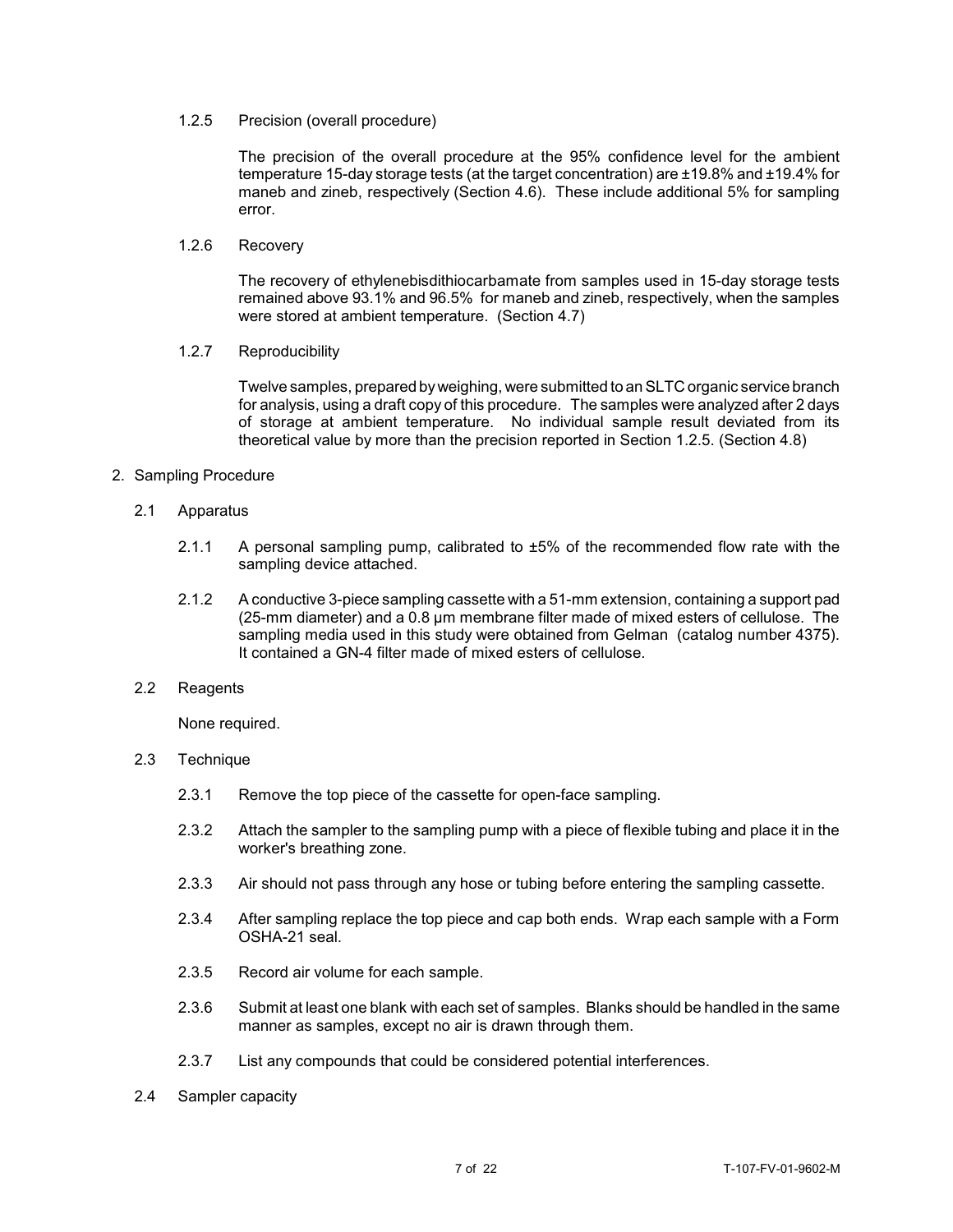Sampling capacity was not tested. Generally dusts of such low vapor pressure as maneb or zineb are not expected to show significant loss due to evaporation or sublimation. Retention efficiencies were tested, with the recoveries of 97.0% and 102.8% for maneb and zineb, respectively (Section 4.9).

- 2.5 Extraction efficiency
	- 2.5.1 The average extraction efficiencies for ethylenebisdithiocarbamate from mixed cellulose ester membrane filters spiked with maneb/sucrose or zineb/sucrose mixture, over the range of 0.5 to 2.0 times the target concentration, were 100.4% and 98.5% for maneb and zineb, respectively. (Section 4.10.1)
	- 2.5.2 The extraction efficiencies at 0.05, 0.1, and 0.2 times the target concentration (TC) are listed below. (Section 4.10.1)

|                  |       | Extraction Efficiencies (%) at 0.05, 0.1, and 0.2 Times the Target Concentration |
|------------------|-------|----------------------------------------------------------------------------------|
|                  | maneb | zineb                                                                            |
| $0.05 \times TC$ | 96.9  | 96.5                                                                             |
| $0.1 \times TC$  | 100.6 | 102.7                                                                            |
| $0.2 \times TC$  | 92.3  | 100.6                                                                            |
|                  |       |                                                                                  |

Table 2.5.2

- 2.5.3 Extracted samples remain stable for at least 24 h. (Section 4.10.2)
- 2.6 Recommended air volume and sampling rate
	- 2.6.1 The recommended air volume is 500 L at 2.0 L/min.
	- 2.6.2 For short-term sampling the recommended air volume is 30 L at 2.0 L/min.
	- 2.6.3 When short-term samples are collected, the air concentrations equivalent to the reliable quantitation limits become larger. For example, the reliable quantitation limit is 3.7 mg/m<sup>3</sup> for maneb when 30 L is collected.
- 2.7 Interferences (sampling)

None.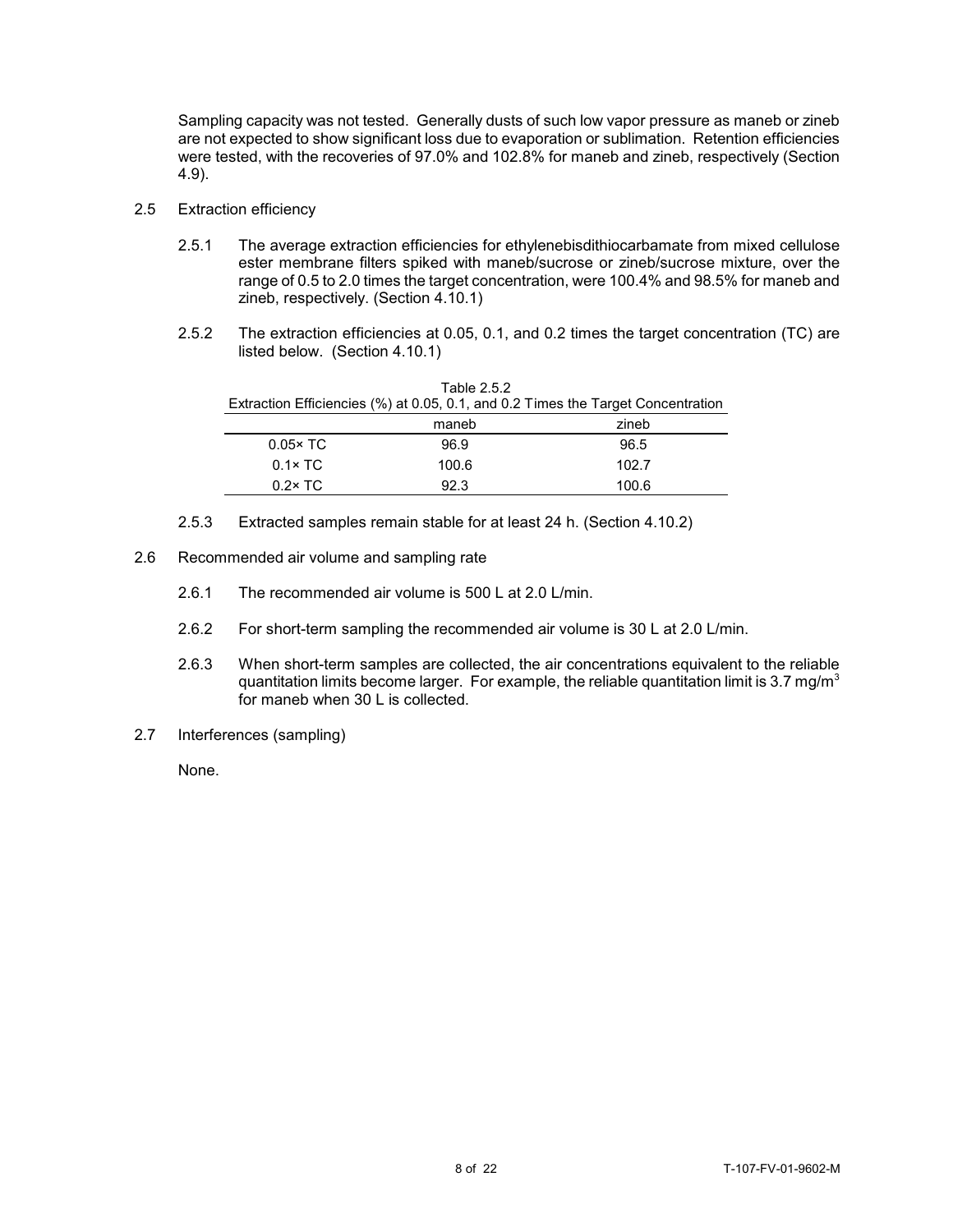#### 2.8 Safety precautions (sampling)

- 2.8.1 The sampling equipment should be attached to the worker in such a manner that it will not interfere with work performance or safety.
- 2.8.2 All safety practices that apply to the work area being sampled should be followed.

#### 3. Analytical Procedure

- 3.1 Apparatus
	- 3.1.1 An LC equipped with a UV detector. A BAS 200 HPLC (Bioanalytical Systems, Inc., West Lafayette, Indiana) equipped with a UV detector and a Waters 712 autosampler were used in this evaluation.
	- 3.1.2 An anion-exchange column capable of separating ethylenebisdithiocarbamate from any interferences. A Hamilton PRP-X100 column (4.1 mm × 150 mm) column was used in this evaluation.
	- 3.1.3 An electronic integrator or other suitable means of measuring detector response. A Waters 860 Networking Computer System was used in this evaluation.
	- 3.1.4 Glass vials, 20-mL, with poly(tetrafluoroethylene)-lined caps for extracting samples.
	- 3.1.5 A dispenser capable of delivering 4.0 mL of extraction solution.

#### 3.2 Reagents

- 3.2.1 Maneb. Maneb, 95%, was obtained from Chem Services.
- 3.2.2 Zineb. Zineb, Tech grade, was obtained from Chem Services.
- 3.2.3 Ethylenediaminetetraacetic acid, tetrasodium salt hydrate. Ethylenediaminetetraacetic acid, tetrasodium salt hydrate, 98%, was obtained from Aldrich.
- 3.2.4 *L*-Cysteine hydrochloride hydrate. *L*-Cysteine hydrochloride hydrate, 99%, was obtained from Aldrich.
- 3.2.5 Sodium perchlorate. Sodium perchlorate, HPLC grade, was obtained from Fisher.
- 3.2.6 Sodium hydroxide. Sodium hydroxide, reagent grade, was obtained from VWR.
- 3.2.7 Extraction solution. Dissolve 50 g of ethylenediaminetetraacetic acid tetrasodium salt hydrate and 50 g of *L*-cysteine hydrochloride hydrate in 800 mL of water. Adjust to pH 9.6 with 12 *N* sodium hydroxide. Make the final volume to 1000 mL with water. Store in a brown bottle and use within a month.
- 3.2.8 LC mobile phase. Dissolve 3.8 g of ethylenediaminetetraacetic acid tetrasodium salt hydrate and 8.4 g of sodium perchlorate in 1000 mL of water.

#### 3.3 Standard preparation

- 3.3.1 Prepare stock standards by dissolving weighed amounts of maneb or zineb in the extraction solvent and sonicating for 60 min.
- 3.3.2 Prepare analytical standards by diluting the stock standards with the extraction solvent. For maneb or zineb, a 625 µg/mL standard solution corresponds to the target concentration.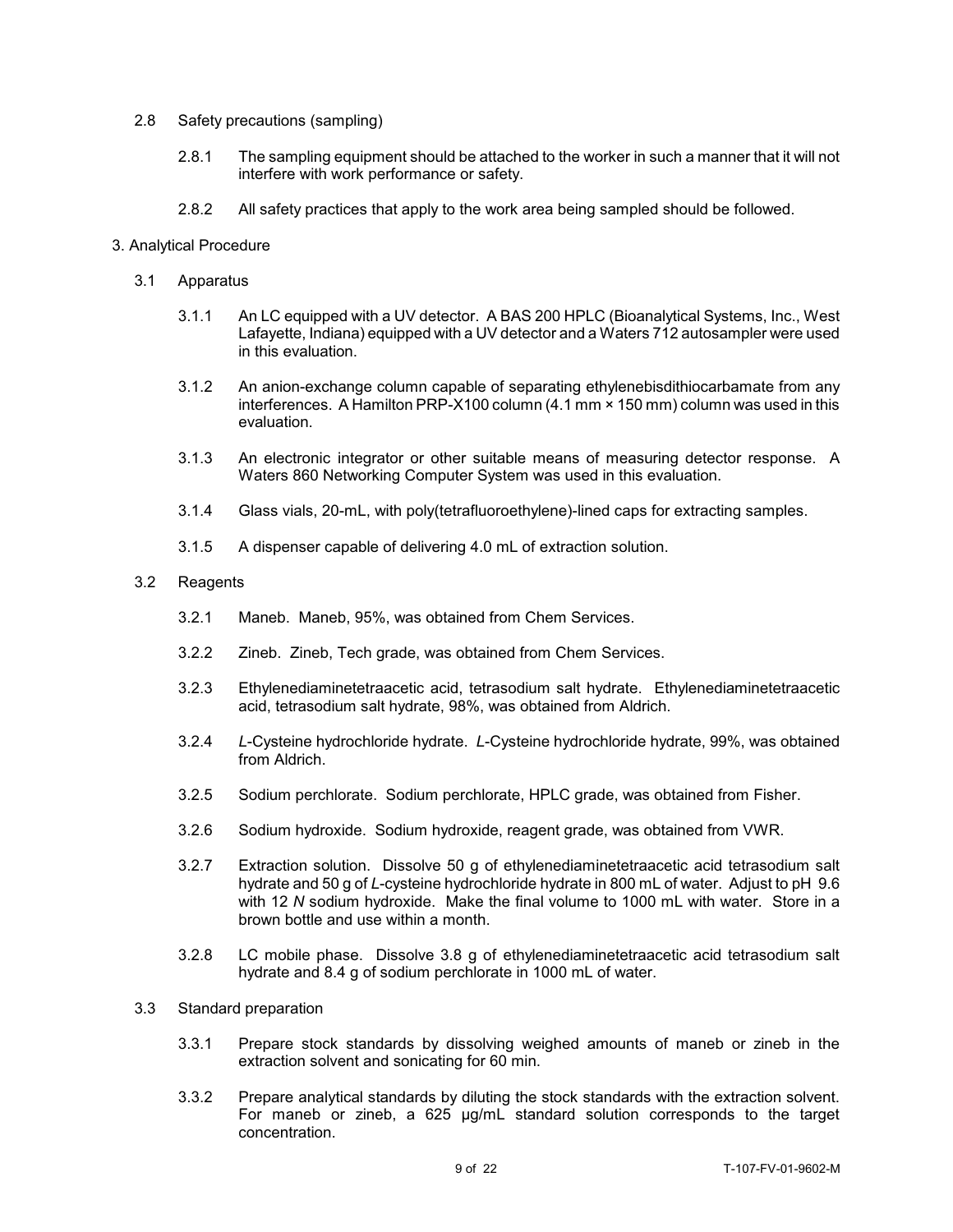- 3.3.3 Prepare a sufficient number of analytical standards to generate a calibration curve. Analytical standard concentrations must bracket sample concentrations.
- 3.4 Sample preparation
	- 3.4.1 Transfer the filter with its collected dust to a glass vial. Discard the supporting pad.
	- 3.4.2 Add 4.0 mL of the extraction solvent to each vial.
	- 3.4.3 Cap the vials and shake them on a mechanical shaker for 60 min.

#### 3.5 Analysis

3.5.1 HPLC conditions

| column:               | Hamilton PRP-X100 (150 mm, 4.1-mm i.d., 10-um particle size)                          |
|-----------------------|---------------------------------------------------------------------------------------|
|                       | mobile phase: 0.01 M ethylenediaminetetraacetic acid, tetrasodium salt, 0.06 M sodium |
|                       | perchlorate                                                                           |
| flow rate: 1.0 mL/min |                                                                                       |
| UV detector:          | 286 nm                                                                                |
| injection size: 10 µL |                                                                                       |
|                       | retention time: ethylenebisdithiocarbamate 5.0 min                                    |



Figure 3.5.1. Chromatogram at target concentration. Key: 1 = ethylenebisdithiocarbamate.



- 3.5.2 Measure peak areas by an electronic integrator or other suitable means.
- 3.5.3 Prepare a calibration curve by plotting micrograms per milliliter versus peak areas of standards. Bracket the samples with analytical standards.

Figure 3.5.3.1. Calibration curve of maneb.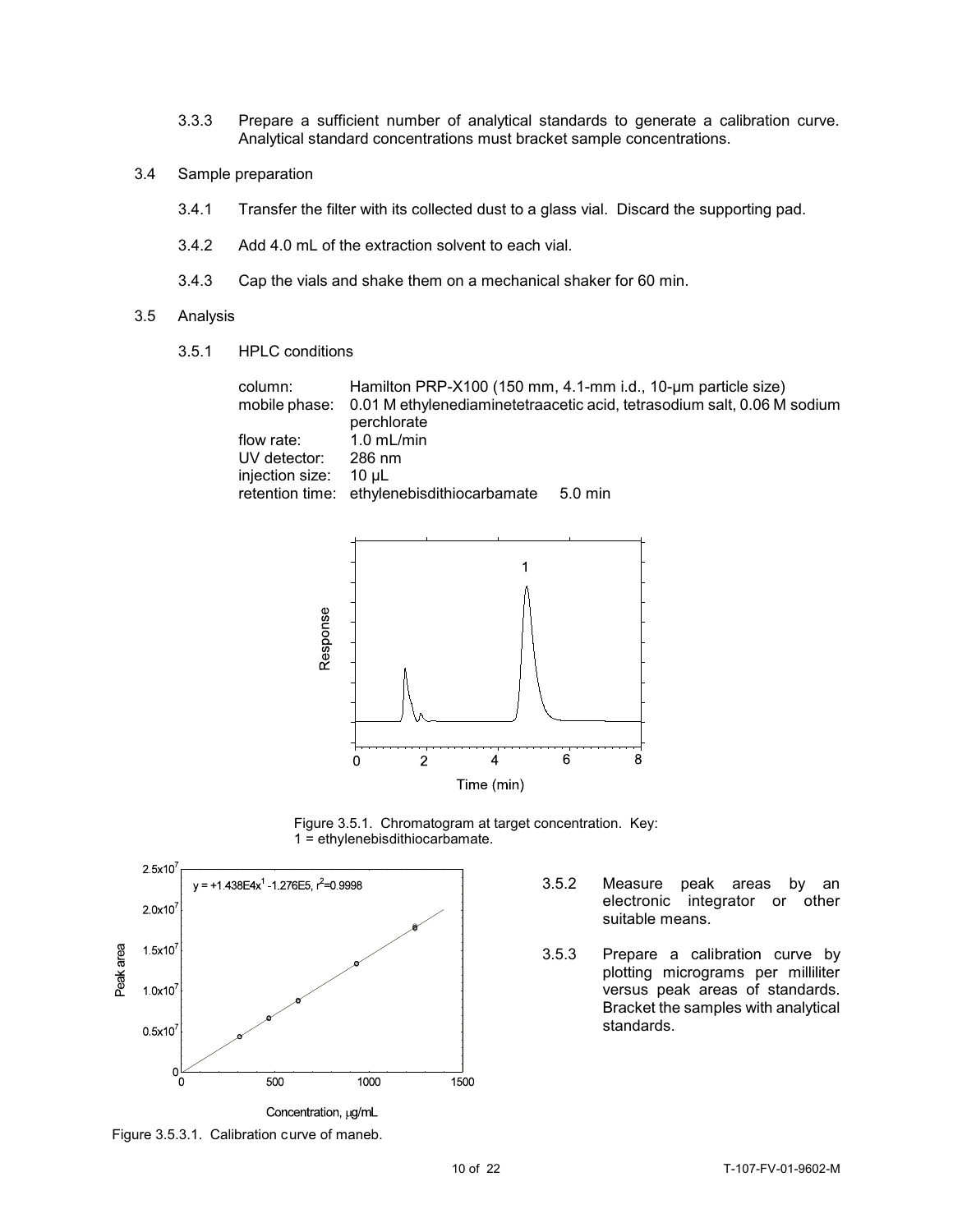

Figure 3.5.3.2. Calibration curve of zineb.

#### 3.6 Interferences (analytical)

- 3.6.1 Nabam and mancozeb (a coordination complex of zinc ion with manganese ethylenebisdithiocarbamate) cause positive interferences because they produce ethylenebisdithiocarbama te when dissolved in the extraction solvent.
- 3.6.2 Any other compound that absorbs at 286 nm and has a similar retention time as ethylenebisdithiocarbamate is a potential interference. If any potential interferences were<br>reported, they should be considered before samples are extracted. Generally, reported, they should be considered before samples are extracted. chromatographic conditions can be altered to separate an interference from the analyte.
- 3.6.3 When necessary, the identity or purity of an analyte peak may be confirmed with additional analytical data (Section 4.11).
- 3.7 Calculations

The amount (in micrograms) of maneb or zineb per milliliter is obtained from the appropriate calibration curve. This amount is corrected by subtracting the amount (if any) found in the blank. The air concentration is calculated using the following formula.

$$
mg/m3 = \frac{(micrograms per mL) \times (extraction volume, mL)}{(liters of air sampled) \times (extraction efficiency)}
$$

where: Extraction volume = 4 mL Extraction efficiency = 1.004 for maneb, or 0.985 for zineb

- 3.8 Safety precautions (analytical)
	- 3.8.1 Adhere to the rules set down in your Chemical Hygiene Plan.
	- 3.8.2 Avoid skin contact and inhalation of all chemicals.
	- 3.8.3 Wear safety glasses and a lab coat at all times while in the lab area.
	- 3.8.4 Sodium perchlorate is a strong oxidizer.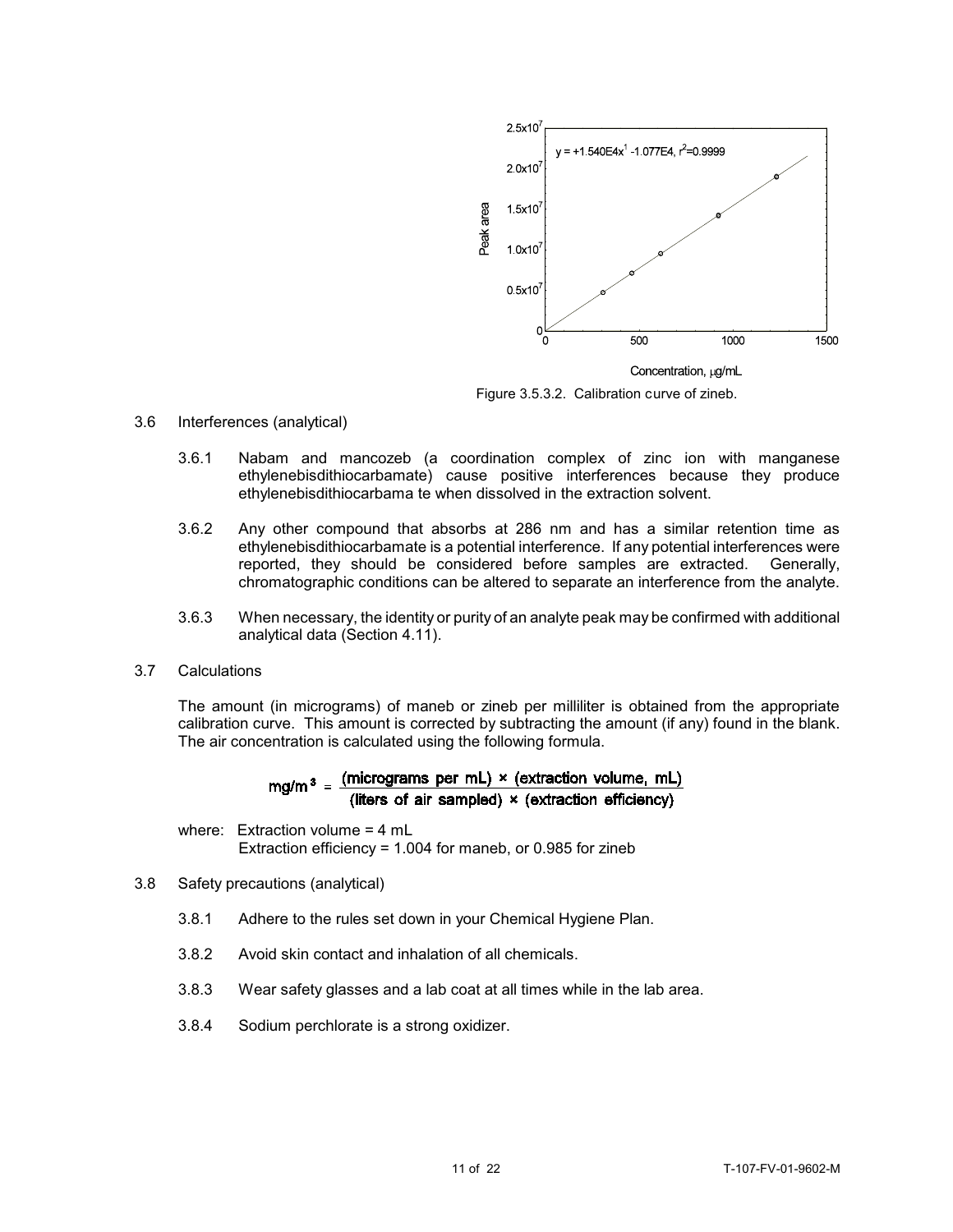#### 4. Backup Data

#### 4.1 Determination of detection limits

Detection limits (DL), in general, are defined as the amount (or concentration) of analyte that gives a response  $(Y_{DL})$  that is significantly different (three standard deviations  $(SD_{BR})$ ) from the background response (Y $_{\mathtt{BR}}$ ).

$$
Y_{DL} - Y_{BR} = 3(SD_{BR})
$$

The direct measurement of  $Y_{BR}$  and  $SD_{BR}$  in chromatographic methods is typically inconvenient and difficult because  $Y_{BR}$  is usually extremely low. Estimates of these parameters can be made with data obtained from the analysis of a series of analytical standards or samples whose responses are in the vicinity of the background response. The regression curve obtained for a plot of instrument response versus concentration of analyte will usually be linear. Assuming SD<sub>RR</sub> and the precision of data about the curve are similar, the standard error of estimate (SEE) for the regression curve can be substituted for SD<sub>BR</sub> in the above equation. The following calculations derive a formula for DL:

$$
Y_{obs} = observed response
$$
  
SEE =  $\sqrt{\frac{\sum (Y_{obs} - Y_{est})^2}{n - k}}$   $\frac{Y_{est}}{Y_{est}} = estimated response from regression curve$   
 $k = 2$  for a linear regression curve

At point  $Y_{DL}$  on the regression curve

$$
Y_{DL} = A(DL) + Y_{BR}
$$
 A = analytical sensitivity (slope)

therefore

$$
DL = \frac{(Y_{DL} - Y_{BR})}{A}
$$

Substituting 3(SEE) +  $Y_{BR}$  for  $Y_{DL}$  gives

$$
DL = \frac{3(SEE)}{A}
$$

#### 4.2 Detection limit of the analytical procedure (DLAP)

The DLAP is measured as the mass of analyte actually introduced into the chromatographic column. Ten analytical standards whose concentrations were equally spaced from 0 to 0.45 µg/mL were prepared. The standard containing 0.45 µg/mL represented approximately 10 times the baseline noise for both analytes. These solutions were analyzed with the recommended analytical parameters (10 µL injection). The data obtained were used to determine the required parameters (A and SEE) for the calculation of the DLAP. These parameters and the calculated DLAP's are listed below.

|             | Table 4.2.1                                |        |  |  |  |
|-------------|--------------------------------------------|--------|--|--|--|
|             | Summary of the Calculated A, SEE, and DLAP |        |  |  |  |
|             | maneb                                      | zineb  |  |  |  |
| $A (ng-1)$  | 292800                                     | 244900 |  |  |  |
| <b>SFF</b>  | 82145.4                                    | 69878  |  |  |  |
| $DLAP$ (ng) | 0.84                                       | 0.86   |  |  |  |
|             |                                            |        |  |  |  |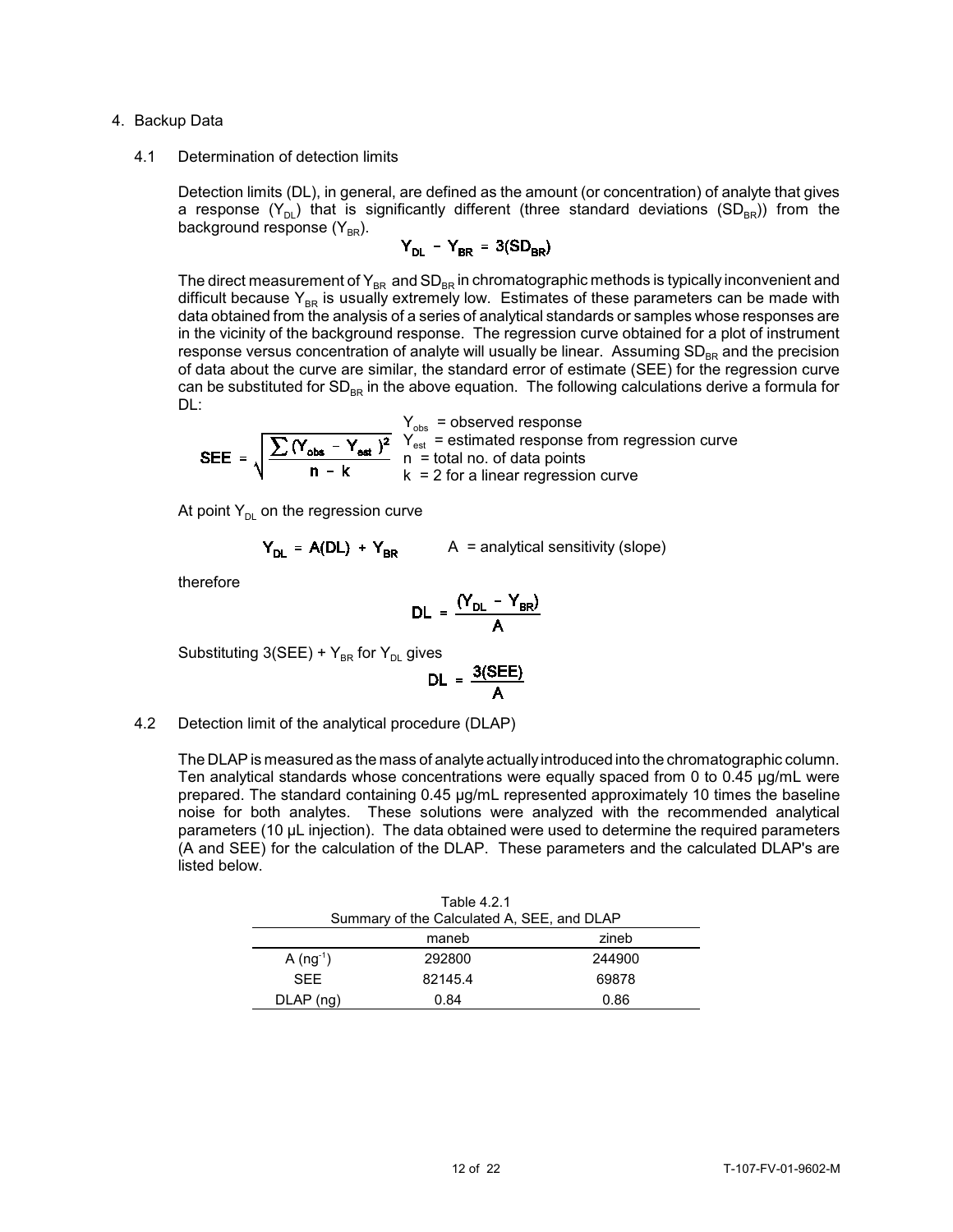Table 4.2.2 Detection Limit of the Analytical Procedure

| for maneb     |                |         |  |  |  |
|---------------|----------------|---------|--|--|--|
| concentration | mass on column | peak    |  |  |  |
| $(\mu q/mL)$  | (nq)           | area    |  |  |  |
| 0.000         | 0.00           |         |  |  |  |
| 0.044         | 0.44           | Ω       |  |  |  |
| 0.089         | 0.89           | 223710  |  |  |  |
| 0.133         | 1.33           | 418238  |  |  |  |
| 0.177         | 1.77           | 487615  |  |  |  |
| 0.221         | 2.21           | 639389  |  |  |  |
| 0.266         | 2.66           | 710103  |  |  |  |
| 0.310         | 3.10           | 871326  |  |  |  |
| 0.354         | 3.54           | 958243  |  |  |  |
| 0.398         | 3.98           | 977354  |  |  |  |
| 0.443         | 4.43           | 1402564 |  |  |  |



amount on column, ng

Figure 4.2.1. Plot of the data for determining the DLAP of maneb.

|               | Table 4.2.3                                 |         |           | $1.5x10^{6}$      |               |
|---------------|---------------------------------------------|---------|-----------|-------------------|---------------|
|               | Detection Limit of the Analytical Procedure |         |           |                   |               |
|               | for zineb                                   |         |           |                   | $+2$<br>$V =$ |
| concentration | mass on column                              | peak    |           |                   |               |
| $(\mu q/mL)$  | (ng)                                        | area    |           |                   | std err       |
| 0.000         | 0.00                                        |         |           | $1.0 \times 10^6$ |               |
| 0.045         | 0.45                                        | 229343  | peak area |                   |               |
| 0.090         | 0.90                                        | 320101  |           |                   |               |
| 0.135         | 1.35                                        | 567710  |           |                   |               |
| 0.180         | 1.80                                        | 476021  |           | $0.5x10^{6}$      |               |
| 0.225         | 2.25                                        | 560070  |           |                   |               |
| 0.270         | 2.70                                        | 782160  |           |                   |               |
| 0.315         | 3.15                                        | 904095  |           |                   |               |
| 0.360         | 3.60                                        | 956743  |           |                   |               |
| 0.405         | 4.05                                        | 1081438 |           |                   |               |
| 0.450         | 4.53                                        | 1165261 |           |                   |               |
|               |                                             |         |           |                   |               |



amount on column (ng) Figure 4.2.2. Plot of the data used for determining the

4.3 Detection limit of the overall procedure<sup>DLAP</sup> of zineb. (DLOP)

The DLOP is measured as mass per sample and expressed as equivalent air concentration, based on the recommended sampling parameters. Ten samples of maneb/sucrose mixture, ranging in weight from 0.23 to 1.45 mg, were weighed in glass vials containing a mixed-cellulose membrane filter. Ten samples of zineb/sucrose mixture, ranging in weight from 0.17 to 1.22 mg, were similarly prepared. The latter amount, when spiked on a sampler, would produce a peak approximately 10 times the baseline noise for a sample blank. These samples were analyzed with the recommended analytical parameters, and the data obtained used to calculate the required parameters (A and SEE) for the calculation of the DLOP. The parameters obtained and the calculated DLOP's for maneb and zineb are listed below.

| Table 4.3.1                |                                            |         |  |  |  |
|----------------------------|--------------------------------------------|---------|--|--|--|
|                            | Summary of the Calculated A, SEE, and DLOP |         |  |  |  |
| zineb<br>maneb             |                                            |         |  |  |  |
| $A$ (mg <sup>-1</sup> )    | 6188000                                    | 7635000 |  |  |  |
| <b>SFF</b>                 | 679058                                     | 355819  |  |  |  |
| DLOP (mg, sucrose mixture) | 0.33                                       | 0.14    |  |  |  |
|                            | 33                                         | 15      |  |  |  |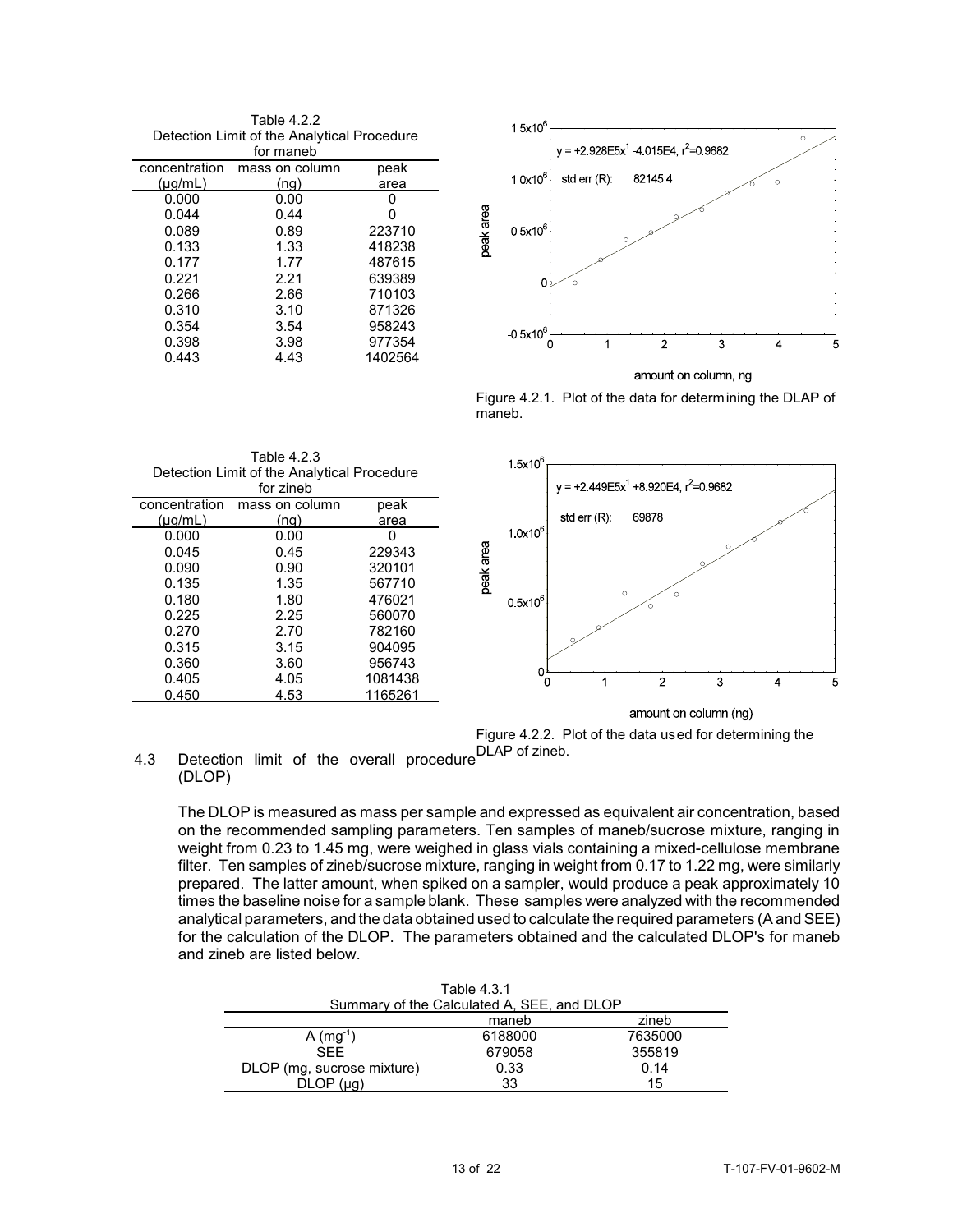Table 4.3.2 Detection Limit of the Overall Procedure

| for maneb/sucrose mixture |          |  |  |  |
|---------------------------|----------|--|--|--|
| mass per sample           | peak     |  |  |  |
| (mg)                      | area     |  |  |  |
| 0.23                      | 1909944  |  |  |  |
| 0.27                      | 2352685  |  |  |  |
| 0.44                      | 3947111  |  |  |  |
| 0.47                      | 4418639  |  |  |  |
| 0.48                      | 4357205  |  |  |  |
| 0.65                      | 4872006  |  |  |  |
| 0.94                      | 8026909  |  |  |  |
| 0.96                      | 6433869  |  |  |  |
| 1.38                      | 8594458  |  |  |  |
| 1.45                      | 10464932 |  |  |  |

Table 4.3.3 Detection Limit of the Overall Procedure for zineb/sucrose mixture

> 0.17 2120284<br>0.18 2057153 0.18 2057153<br>0.46 4588090 0.46 4588090<br>0.49 3962535 0.49 3962535

> 0.62 4826301<br>0.83 6896308 0.83 6896308<br>0.94 8300629 0.94 8300629<br>1.20 9614353 1.20 9614353

peak area

4285499

10055146



Figure 4.3.1. Plot of data used to determine the DLOP and RQL of maneb/sucrose mixture.



Amount on filter, mg

4.4 Reliable quantitation limit

mass per sample (mg)

Figure 4.3.2. Plot of data used to determine the DLOP and RQL of zineb/sucrose mixture.

The RQL is considered the lower limit for precise quantitative measurements. It is determined from the regression line data obtained for the calculation of the DLOP (Section 4.3), providing at least 75% of the analyte is recovered. The RQL is defined as the amount of analyte that gives a response  $(Y_{ROL})$  such that

$$
Y_{RQL} - Y_{BR} = 10(SD_{BR})
$$

therefore

$$
RQL = \frac{10(SEE)}{A}
$$

The calculated RQL's for maneb and zineb, together with the recoveries at these levels, are listed below. The recoveries are above 75%.

. . . . . .

| Table 4.4.1                   |                                         |       |  |  |  |
|-------------------------------|-----------------------------------------|-------|--|--|--|
|                               | Summary of the RQL's and the Recoveries |       |  |  |  |
|                               | zineb<br>maneb                          |       |  |  |  |
| RQL (mg. sucrose mixture)     | 1.10                                    | 0.47  |  |  |  |
| RQL (mg/sample)               | 0.110                                   | 0.051 |  |  |  |
| RQL (µg/m <sup>3</sup> )      | 220                                     | 103   |  |  |  |
| Recovery (%)<br>89.5<br>110.1 |                                         |       |  |  |  |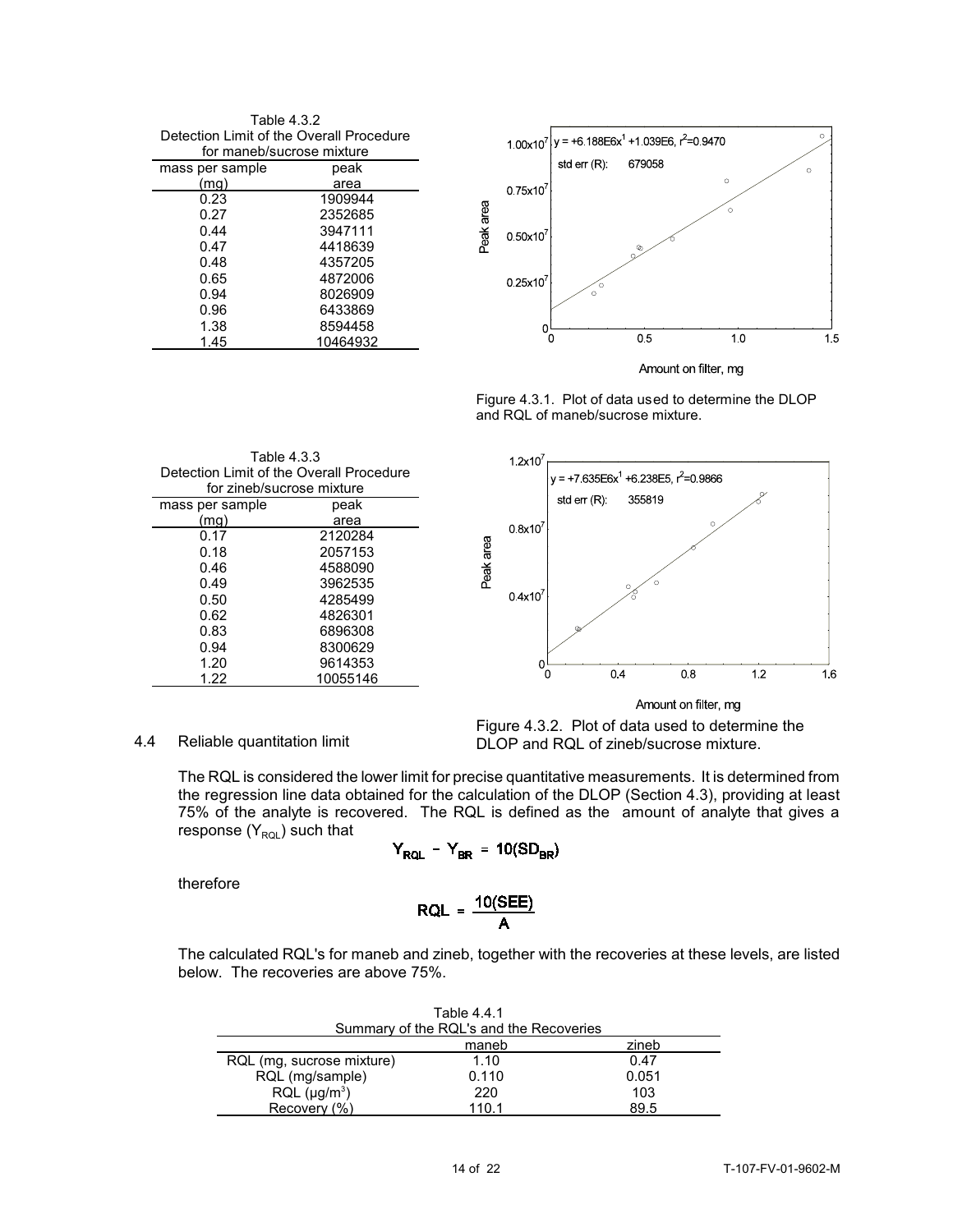

Figure 4.4.1. Chromatogram of the RQL for maneb. Key: 1 = ethylenebisdithiocarbamate.



Figure 4.4.2. Chromatogram of the RQL for zineb. Key: 1 = ethylenebisdithiocarbamate.

#### 4.5 Precision (analytical method)

The precision of the analytical procedure is defined as the pooled relative standard deviation ( $\mathsf{RSD}_{\text{p}}$ ). Relative standard deviations were determined from six replicate injections of analytical standards at 0.5, 0.75, 1, 1.5, and 2 times the target concentration. After assuring that the RSDs satisfy the Cochran test for homogeneity at the 95% confidence level,  $\mathsf{RSD}_{\rho}$  was calculated.

| Table 4.5.1<br>Instrument Response to Maneb |              |               |            |              |            |
|---------------------------------------------|--------------|---------------|------------|--------------|------------|
| x target concn                              | $0.5 \times$ | $0.75 \times$ | $1 \times$ | $1.5 \times$ | $2 \times$ |
| $\mu q/mL$                                  | 312          | 468           | 624        | 936          | 1248       |
| peak area                                   | 4371777      | 6643953       | 8844201    | 13407652     | 17642445   |
|                                             | 4324183      | 6578654       | 8825217    | 13334192     | 17818428   |
|                                             | 4347347      | 6572769       | 8795840    | 13405380     | 17738352   |
|                                             | 4395817      | 6676754       | 8850448    | 13380629     | 17884526   |
|                                             | 4339860      | 6694122       | 8762309    | 13357394     | 18026538   |
|                                             | 4368155      | 6622952       | 8695560    | 13279650     | 17753190   |
| avg                                         | 4357857      | 6631534       | 8795596    | 13360816     | 17810580   |
| std dev                                     | 25726        | 49879         | 58930      | 48745        | 133377     |
| RSD %                                       | 0.59         | 0.75          | 0.67       | 0.36         | 0.75       |

Table 4.5.2

|                |              | Instrument Response to Zineb |            |              |            |
|----------------|--------------|------------------------------|------------|--------------|------------|
| × target concn | $0.5 \times$ | $0.75 \times$                | $1 \times$ | $1.5 \times$ | $2 \times$ |
| $\mu$ a/mL     | 308          | 462                          | 616        | 924          | 1234       |
| peak area      | 4727680      | 7073563                      | 9507486    | 14260604     | 19078820   |
|                | 4716993      | 7090721                      | 9517335    | 14116518     | 18976644   |
|                | 4714717      | 7133576                      | 9486356    | 14279337     | 19006479   |
|                | 4676611      | 7114085                      | 9522567    | 14173887     | 18964245   |
|                | 4714064      | 7094464                      | 9529695    | 14212995     | 18900652   |
|                | 4713370      | 7114914                      | 9553841    | 14251726     | 19009588   |
| avq            | 4710573      | 7103554                      | 9519547    | 14215845     | 18989405   |
| std dev        | 17461        | 21392                        | 22540      | 61574        | 58935      |
| RSD %          | 0.37         | 0.30                         | 0.24       | 0.43         | 0.31       |

The Cochran test for homogeneity requires the calculation of the g statistics according to the following formula:

$$
g = \frac{\text{largest RSD}^2}{\text{RSD}_{0.5x}^2 + \text{RSD}_{0.75x}^2 + \text{RSD}_{1x}^2 + \text{RSD}_{1.5x}^2 + \text{RSD}_{2x}^2}
$$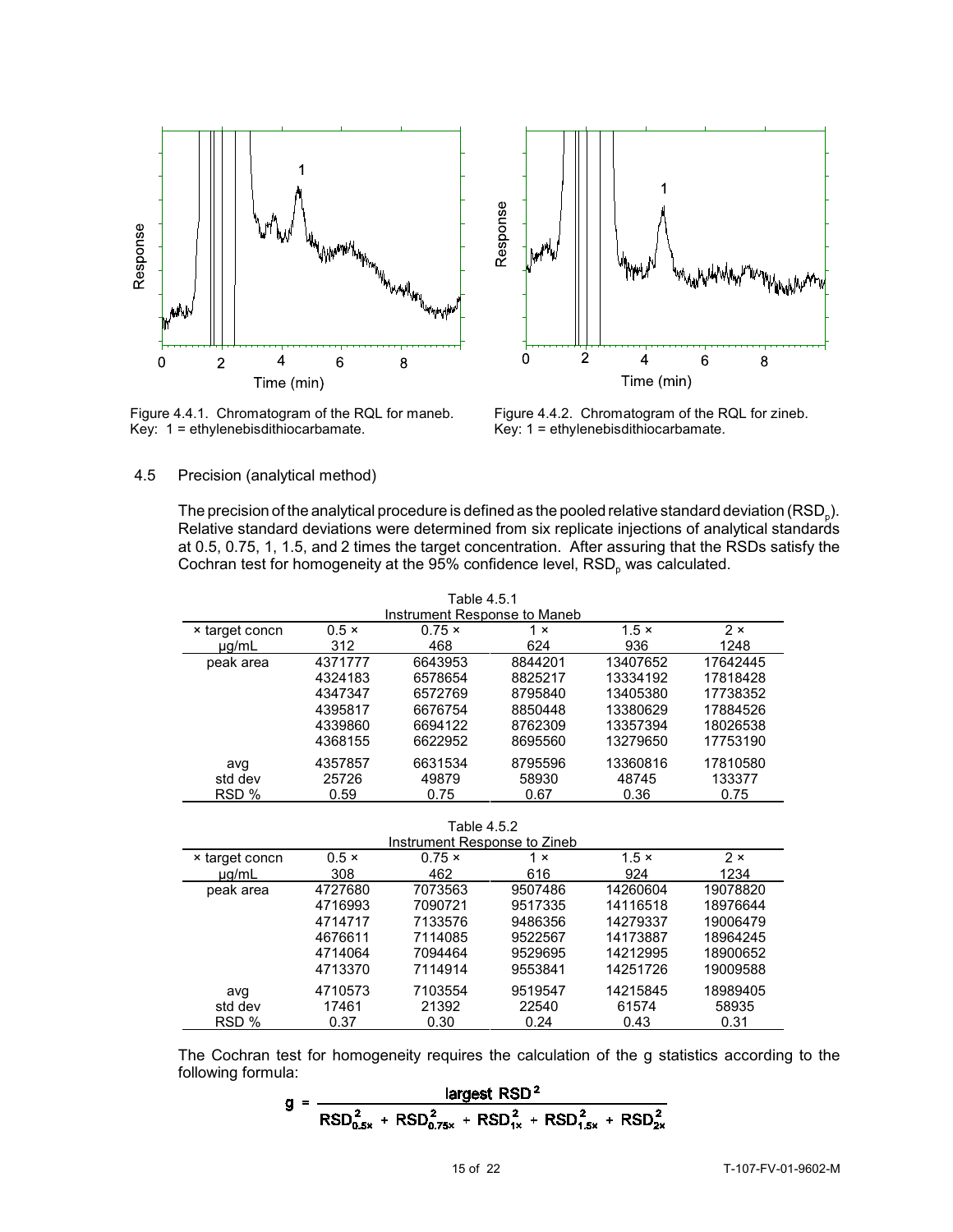The *g* statistics obtained were: 0.2741 and 0.3269 for maneb and zineb, respectively. Since these *g* statistics do not exceed the critical value of 0.5065, the RSDs within each level can be considered equal and they can be pooled (RSD<sub>P</sub>) to give an estimated RSD for the concentration range studied.

$$
RSD_p = \sqrt{\frac{5(RSD_{0.5x}^2 + RSD_{0.75x}^2 + RSD_{1x}^2 + RSD_{1.5x}^2 + RSD_{2x}^2)}{5 + 5 + 5 + 5 + 5}}
$$

The pooled relative standard deviations are 0.64% and 0.34% for maneb and zineb, respectively.

#### 4.6 Precision (overall procedure)

The precision of the overall procedure is determined from the storage data in Section 4.7. The determination of the standard error of estimate (SEE<sub>R</sub>) for a regression line plotted through the graphed storage data allows the inclusion of storage time as one of the factors affecting overall precision. The SEE<sub>R</sub> is similar to the standard deviation, except it is a measure of dispersion of data about a regression line instead of about a mean. It is determined with the following equation:

$$
n = total no. of data points
$$
  
\n
$$
k = 2 for linear regression
$$
  
\n
$$
SEER = \sqrt{\frac{\sum (Y_{obs} - Y_{est})^2}{n - k}}
$$
  
\n
$$
Y_{obs} = observed % recovery at a given time
$$
  
\n
$$
Y_{est} = estimated % recovery from the regression line at the same given time
$$
  
\ngiven time

An additional 5% for pump error (SP) is added to the  $SEE_R$  by the addition of variances to obtain the total standard error of estimate.

$$
SEE = \sqrt{(SEE_R)^2 + (SP)^2}
$$

The precision at the 95% confidence level is obtained by multiplying the standard error of estimate (with pump error included) by 1.96 (the z-statistic from the standard normal distribution at the 95% confidence level). The 95% confidence intervals are drawn about their respective regression lines in the storage graphs, as shown in Figures 4.7.1.1 to 4.7.2.2. The precisions of the overall procedure are ±19.8% and ±19.4% for maneb and zineb, respectively.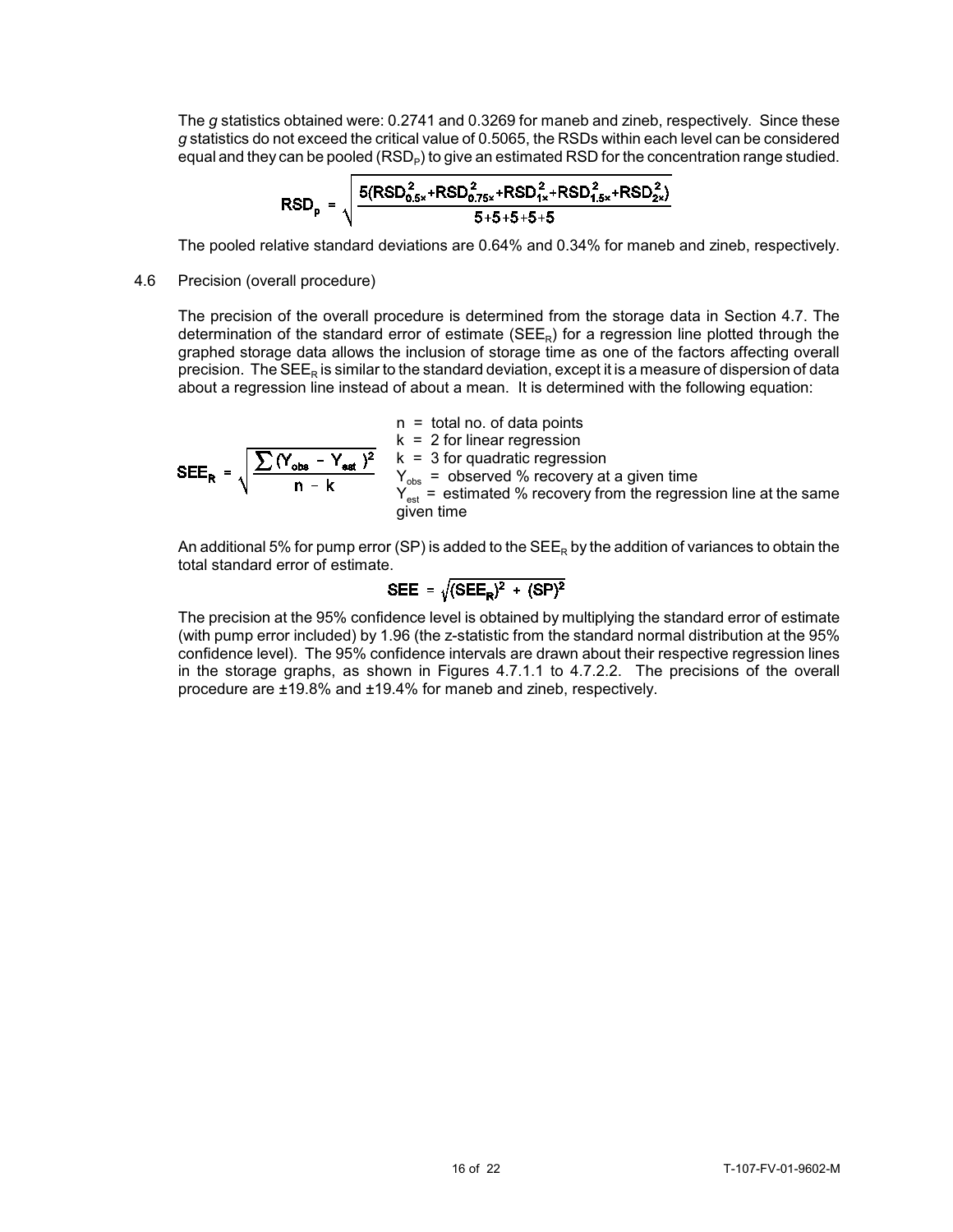# 4.7 Storage test

Storage samples were prepared by weighing the maneb/sucrose (at a level of around 27 mg, or maneb content of 2.5 mg) or zineb/sucrose mixture (at a level of around 24 mg or zineb content of 2.5 mg) in a vial. Thirty-six samples were prepared for each analyte. Six samples were analyzed on the day of preparation. The rest of the samples were divided into two groups: 15 were stored at 5°C, and the other 15 were stored at ambient temperature (about  $22^{\circ}C$ ) in a closed drawer. At 2-4 day intervals, three samples were selected from each of the two storage sets and analyzed.

|        | Storage Test for Maneb |                  |         |                  |       |         |  |  |  |  |  |
|--------|------------------------|------------------|---------|------------------|-------|---------|--|--|--|--|--|
| time   |                        | percent recovery |         | percent recovery |       |         |  |  |  |  |  |
| (days) |                        | (ambient)        |         | (refrigerated)   |       |         |  |  |  |  |  |
| 0      | 103.0                  | 102.3            | 96.2    | 103.0            | 102.3 | 96.2    |  |  |  |  |  |
| 0      | 98.8                   | 99.6             | 100.1   | 98.8             | 99.6  | 100.1   |  |  |  |  |  |
| 4      | 118.3                  | 103.0            | 114.1   | 100.6            | 99.3  | 103.2   |  |  |  |  |  |
| 6      | 102.6                  | 102.7            | 101.5   | 91.3             | 89.8  | 93.0    |  |  |  |  |  |
| 8      | 87.2                   | 99.6             | $70.8*$ | 81.2             | 94.1  | 106.6   |  |  |  |  |  |
| 12     | 82.3                   | 77.9             | 95.5    | 70.8             | 96.9  | $57.7*$ |  |  |  |  |  |
| 15     | 91.1                   | 103.1            | 101.4   | 89.9             | 91.6  | 85.9    |  |  |  |  |  |

\* Outliers, not used

Table 4.7.1



Storage time (days)

Figure 4.7.1.1. Ambient storage test for maneb. Figure 4.7.1.2. Refrigerated storage test for maneb.

|                                              | Table 4.7.2<br>Storage Test for Zineb |           |       |       |                |       |  |  |  |  |  |  |  |
|----------------------------------------------|---------------------------------------|-----------|-------|-------|----------------|-------|--|--|--|--|--|--|--|
| time<br>percent recovery<br>percent recovery |                                       |           |       |       |                |       |  |  |  |  |  |  |  |
| (days)                                       |                                       | (ambient) |       |       | (refrigerated) |       |  |  |  |  |  |  |  |
| 0                                            | 102.1                                 | 102.2     | 103.5 | 102.1 | 102.2          | 103.5 |  |  |  |  |  |  |  |
| $\mathbf{0}$                                 | 102.7                                 | 103.7     | 85.9  | 102.7 | 103.7          | 85.9  |  |  |  |  |  |  |  |
| 4                                            | 102.1                                 | 100.8     | 98.0  | 103.2 | 100.7          | 89.4  |  |  |  |  |  |  |  |
| 6                                            | 90.0                                  | 92.5      | 83.1  | 90.7  | 91.5           | 87.3  |  |  |  |  |  |  |  |
| 8                                            | 129.9*                                | 117.4     | 92.9  | 77.4  | 104.4          | 79.9  |  |  |  |  |  |  |  |
| 12                                           | 90.5                                  | 104.4     | 109.4 | 76.0  | 101.6          | 98.4  |  |  |  |  |  |  |  |
| 15                                           | 88.9                                  | 99.1      | 93.2  | 94.6  | 96.8           | 94.6  |  |  |  |  |  |  |  |

\*outlier, not used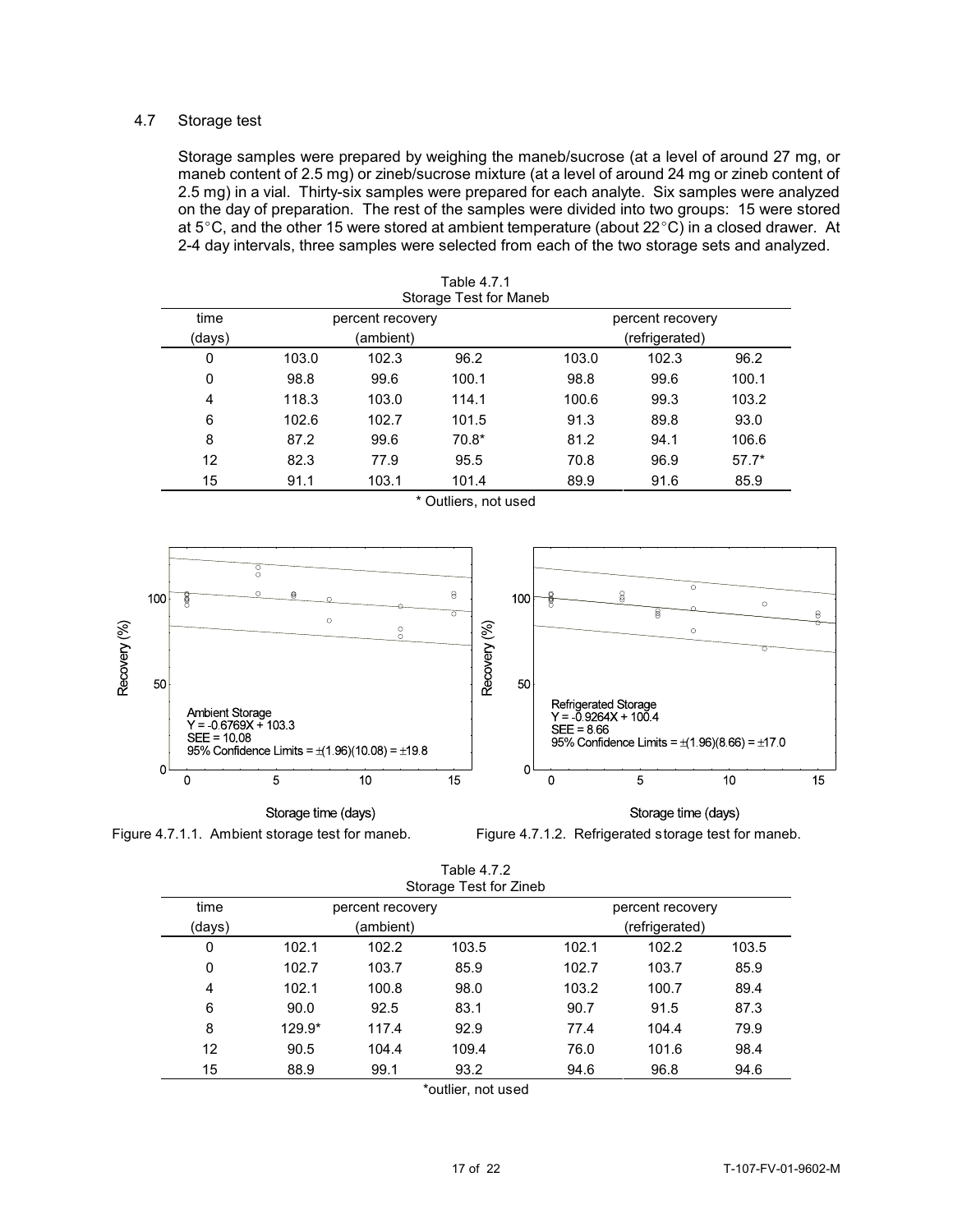

Figure 4.7.2.1. Ambient storage test for zineb. Figure 4.7.2.2. Refrigerated storage test for zineb.

# 4.8 Reproducibility

Reproducibility samples were prepared by weighing maneb or zineb/sucrose mixtures in a scintillation vials containing a GN-4 filter (membrane filter made from mixed esters of cellulose). The samples were submitted to an SLTC service branch for analysis. The samples were analyzed after being stored for 2 days at ambient temperature. No sample result had a deviation greater than the precisions of the overall procedure determined in Section 4.7, which are ±19.8% and ±19.4% for maneb and zineb, respectively.

| Table 4.8.1<br>Reproducibility Data for Maneb |          |               |                   |  |  |  |  |  |  |  |
|-----------------------------------------------|----------|---------------|-------------------|--|--|--|--|--|--|--|
| mg expected                                   | mg found | percent found | percent deviation |  |  |  |  |  |  |  |
| 1.355                                         | 1.34     | 98.9          | $-1.1$            |  |  |  |  |  |  |  |
| 1.150                                         | 1.05     | 91.3          | $-8.7$            |  |  |  |  |  |  |  |
| 1.755                                         | 1.74     | 99.1          | $-0.9$            |  |  |  |  |  |  |  |
| 2.370                                         | 1.97     | 83.1          | $-16.9$           |  |  |  |  |  |  |  |
| 1.564                                         | 1.47     | 94.0          | $-6.0$            |  |  |  |  |  |  |  |
| 2.494                                         | 2.28     | 91.4          | $-8.6$            |  |  |  |  |  |  |  |

Table 4.8.2

| Reproducibility Data for Zineb |               |                   |         |  |  |  |  |  |  |  |
|--------------------------------|---------------|-------------------|---------|--|--|--|--|--|--|--|
| mg expected                    | percent found | percent deviation |         |  |  |  |  |  |  |  |
| 2.627                          | 2.70          | 102.8             | $+2.8$  |  |  |  |  |  |  |  |
| 1.310                          | 1.25          | 95.4              | $-4.6$  |  |  |  |  |  |  |  |
| 1.935                          | 1.66          | 85.8              | $-14.2$ |  |  |  |  |  |  |  |
| 2.193                          | 2.21          | 100.8             | $+0.8$  |  |  |  |  |  |  |  |
| 1.827                          | 1.48          | 81.0              | $-19.0$ |  |  |  |  |  |  |  |
| 1.535                          | 1.41          | 91.8              | $-8.2$  |  |  |  |  |  |  |  |

# 4.9 Sampler capacity

Sampling capacity was not tested. Maneb and zineb have very low vapor pressure and are not expected to vaporize or sublime significantly at ambient temperature. Generally one would not expect dust particles to break through a membrane filter. Retention efficiencies were tested by pulling 500 L of 80%-RH air through cassettes containing about 12 to 18 mg of maneb/sucrose or zineb/sucrose mixture (containing about 1.2 to 1.8 mg of maneb or zineb). The recoveries were 97.0% and 102.8% for maneb and zineb, respectively.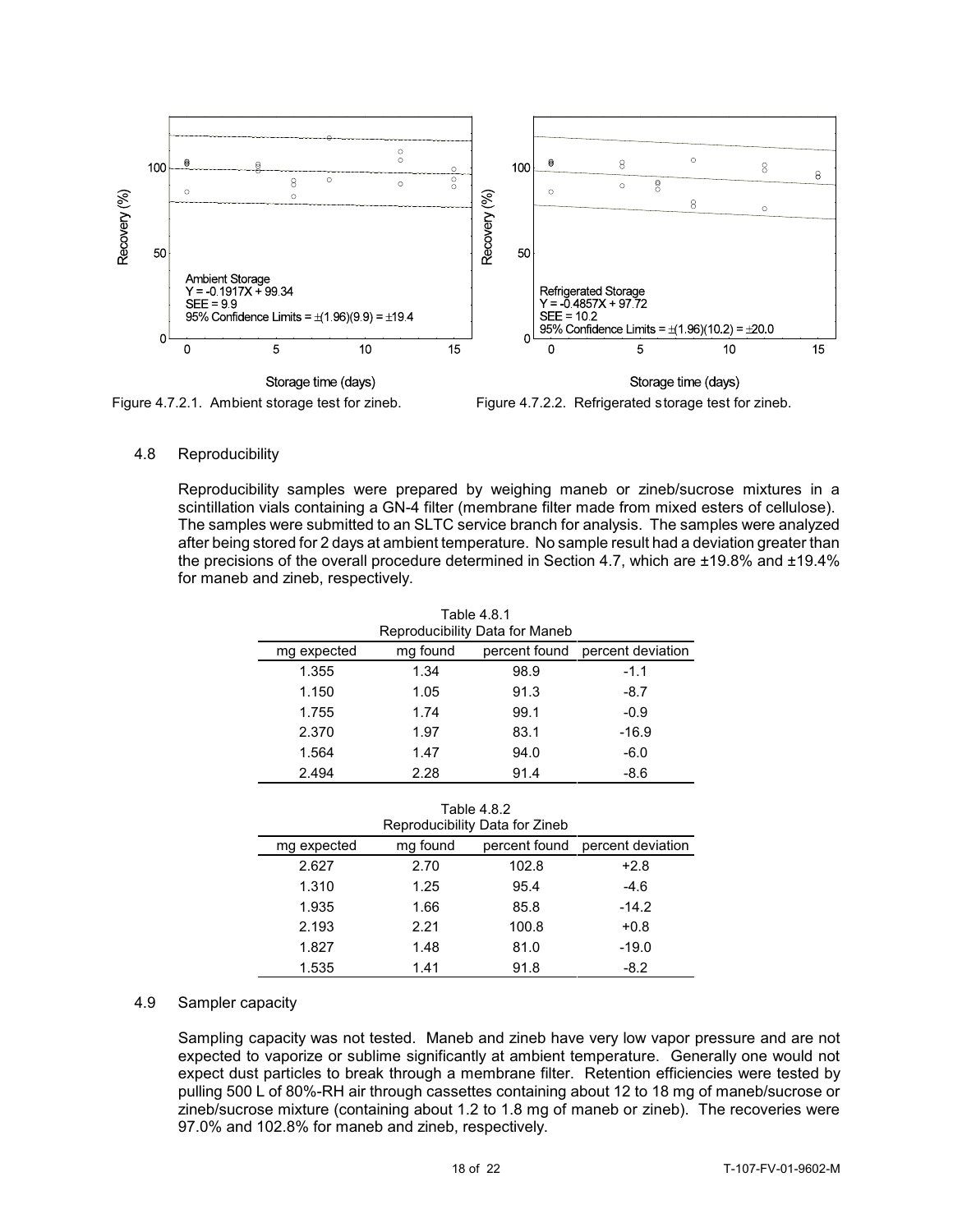| Retention Efficiency of Maneb                    |             |         |                                              |             |         |  |  |  |  |  |
|--------------------------------------------------|-------------|---------|----------------------------------------------|-------------|---------|--|--|--|--|--|
| Treated with 500 L of humid air<br>Control group |             |         |                                              |             |         |  |  |  |  |  |
| mg spiked*                                       | peak area   | area/mg | mg spiked*                                   | peak area   | area/mg |  |  |  |  |  |
| 13.27                                            | 4714261     | 355257  | 13.43                                        | 4865505     | 362286  |  |  |  |  |  |
| 17.87                                            | 6473108     | 362233  | 16.26                                        | 5520337     | 339504  |  |  |  |  |  |
| 12.82                                            | 4077903     | 318089  | 13.94                                        | 5024973     | 360472  |  |  |  |  |  |
| 15.68                                            | 5545443     | 353663  | 13.45                                        | 4654504     | 346060  |  |  |  |  |  |
| 13.56                                            | 4833093     | 356423  | 17.52                                        | Lost        |         |  |  |  |  |  |
| 16.37                                            | 5162170     | 315343  | 14.90                                        | 5409830     | 363076  |  |  |  |  |  |
|                                                  | $average =$ | 343501  |                                              | $average =$ | 354280  |  |  |  |  |  |
|                                                  |             |         | Retention efficiency = 343501/354280 = 97.0% |             |         |  |  |  |  |  |

Table 4.9.1

\* Amount of maneb/sucrose mixture. Maneb content = 10.1%, by weight.

| Table 4.9.2                   |
|-------------------------------|
| Retention Efficiency of Zineb |

| Treated with 500 L of humid air               |             |         |            |             |         |  |  |  |
|-----------------------------------------------|-------------|---------|------------|-------------|---------|--|--|--|
| ma spiked*                                    | peak area   | area/mg | ma spiked* | peak area   | area/mg |  |  |  |
| 16.32                                         | 5137892     | 314822  | 17.04      | 5905005     | 346538  |  |  |  |
| 17.08                                         | 6340746     | 371238  | 17.96      | 6559759     | 365243  |  |  |  |
| 17.83                                         | 6824216     | 382738  | 16.76      | 6171506     | 368228  |  |  |  |
| 17.23                                         | 6558921     | 380669  | 16.73      | 6021564     | 359926  |  |  |  |
| 17.67                                         | 7121568     | 403032  | 16.69      | 5983878     | 358531  |  |  |  |
| 18.01                                         | 7100030     | 394782  | 16.24      | 6304134     | 388186  |  |  |  |
|                                               | $average =$ | 374547  |            | $average =$ | 364442  |  |  |  |
| Retention efficiency = 374547/364442 = 102.8% |             |         |            |             |         |  |  |  |
|                                               |             |         |            |             |         |  |  |  |

\* Amount of zineb/sucrose mixture. Zineb content = 11.0%.

# 4.10 Extraction efficiency and stability of extracted samples

4.10.1 Extraction efficiency

Samples for the extraction efficiencies (EE) of maneb and zineb were prepared by weighing, at 0.05 to 2 times the target concentrations, the maneb or zineb-sucrose mixture in a scintillation vial containing a GN-4 filter. These samples were stored overnight at ambient temperature and then extracted and analyzed. The average extraction efficiencies over the working range of 0.5 to 2 times the target concentration were 100.4% and 98.5% for maneb and zineb, respectively.

|                         | Table 4.10.1.1<br>Extraction Efficiency (%) for Maneb |       |                 |       |                 |                         |                 |       |               |       |               |  |  |  |
|-------------------------|-------------------------------------------------------|-------|-----------------|-------|-----------------|-------------------------|-----------------|-------|---------------|-------|---------------|--|--|--|
|                         | $0.05 \times TC$                                      |       | $0.1 \times TC$ |       | $0.2 \times TC$ |                         | $0.5 \times TC$ |       | $1 \times TC$ |       | $2 \times TC$ |  |  |  |
| $mg*$                   | EE                                                    | $mg*$ | EE              | $mg*$ | EE              | $mg*$                   | EE              | $mg*$ | EE            | $mg*$ | EЕ            |  |  |  |
| 1.45                    | 89.7                                                  | 2.56  | 90.2            | 5.26  | 112.0           | 13.11                   | 109.2           | 25.61 | 104.1         | 51.67 | 100.4         |  |  |  |
| 1.30                    | 122.0                                                 | 2.29  | 100.9           | 5.23  | 79.9            | 12.77                   | 102.0           | 24.48 | 105.5         | 50.43 | 102.8         |  |  |  |
| 1.29                    | 83.6                                                  | 2.27  | 104.1           | 5.13  | 65.2            | 12.71                   | 96.3            | 25.46 | 110.1         | 50.21 | 97.6          |  |  |  |
| 1.21                    | 92.4                                                  | 2.19  | 87.3            | 4.72  | 95.8            | 12.13                   | 95.4            | 24.96 | 98.4          | 49.99 | 97.9          |  |  |  |
| 1.13                    | 96.7                                                  | 2.14  | 115.1           | 4.55  | 94.4            | 11.75                   | 97.2            | 23.73 | 104.9         | 48.26 | 95.5          |  |  |  |
| 1.07                    | 97.2                                                  | 2.05  | 106.0           | 4.29  | 106.8           | 11.62                   | 97.7            | 23.61 | 94.4          | 47.69 | 99.0          |  |  |  |
| $\overline{\mathsf{x}}$ | 96.9                                                  | х     | 100.6           | Х     | 92.3            | $\overline{\mathsf{x}}$ | 99.6            | Х     | 102.9         | Х     | 98.9          |  |  |  |

\* Amount of maneb/sucrose mixture. Maneb content = 10.1%.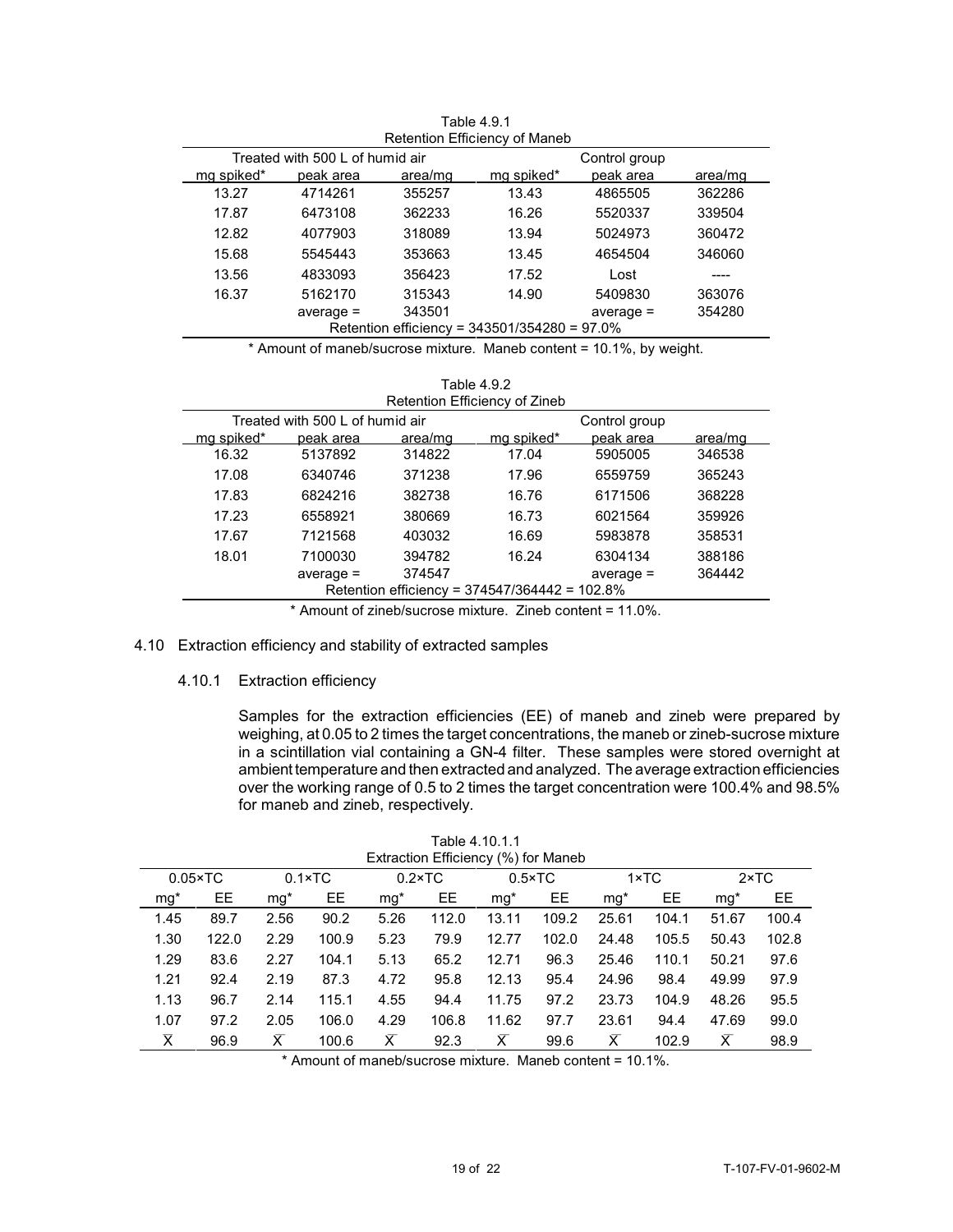|                | $0.05 \times TC$ |                | $0.1 \times TC$ |        | $0.2 \times TC$ |       | $0.5 \times TC$ | $1 \times TC$  |      |                         | $2 \times TC$ |
|----------------|------------------|----------------|-----------------|--------|-----------------|-------|-----------------|----------------|------|-------------------------|---------------|
| $mg*$          | EE.              | $mg*$          | EE              | $mq^*$ | EE              | $mg*$ | EE.             | mq*            | EE   | ma*                     | EE.           |
| 1.30           | 88.2             | 2.73           | 82.3            | 5.47   | 97.1            | 13.03 | 100.3           | 25.60          | 98.9 | 51.16                   | 100.3         |
| 1.29           | 87.7             | 2.69           | 104.3           | 5.11   | 99.0            | 12.79 | 101.8           | 25.35          | 96.0 | 50.35                   | 94.9          |
| 1.29           | 106.8            | 2.64           | 108.2           | 5.01   | 110.6           | 12.67 | 101.6           | 25.17          | 99.2 | 50.12                   | 99.3          |
| 1.21           | 98.1             | 2.33           | 95.8            | 4.82   | 102.4           | 12.47 | 96.1            | 24.43          | 92.9 | 49.79                   | 99.8          |
| 1.18           | 101.0            | 2.25           | 117.4           | 4.57   | 88.6            | 12.46 | 99.5            | 24.31          | 93.8 | 49.51                   | 101.9         |
| 1.05           | 97.0             | 2.22           | 108.5           | 4.52   | 106.0           | 12.43 | 98.3            | 24.24          | 97.9 | 49.08                   | 100.3         |
| $\overline{X}$ | 96.5             | $\overline{x}$ | 102.7           | Х      | 100.6           | Х     | 99.6            | $\overline{X}$ | 96.4 | $\overline{\mathsf{x}}$ | 99.4          |
|                |                  |                |                 |        |                 |       |                 |                |      |                         |               |

Table 4.10.1.2 Extraction Efficiency (%) for Zineb

\* Amount of zineb/sucrose mixture. Zineb content = 11.0%.

#### 4.10.2 Stability of extracted samples

The stability of the extracted samples was investigated by reanalyzing the target concentration samples 24 h after initial analysis. After the original analysis was performed, three vials were recapped with new septa while the remaining three retained their punctured septa. The samples were reanalyzed with fresh standards.

|                           | Stability of extracted samples for maneb |            |                         |                               |                |  |  |  |  |  |  |  |
|---------------------------|------------------------------------------|------------|-------------------------|-------------------------------|----------------|--|--|--|--|--|--|--|
|                           | punctured septa replaced                 |            |                         | punctured septa retained      |                |  |  |  |  |  |  |  |
| initial<br>FF.<br>$(\% )$ | EE after<br>one day<br>(%)               | difference | initial<br>EE<br>$(\%)$ | EE after<br>one day<br>$(\%)$ | differenc<br>е |  |  |  |  |  |  |  |
| 104.1                     | 103.0                                    | $-1.1$     | 98.4                    | 98.5                          | $+0.1$         |  |  |  |  |  |  |  |
| 105.5                     | 104.0                                    | $-1.5$     | 104.9                   | 103.8                         | $-1.1$         |  |  |  |  |  |  |  |
| 110.1                     | 111.6                                    |            | 94.4                    | 97.8                          | $+3.4$         |  |  |  |  |  |  |  |
|                           | averages                                 |            |                         | averages                      |                |  |  |  |  |  |  |  |
| 106.6                     | 106.2                                    | $-0.4$     | 99.2                    | 100.0                         | $+0.8$         |  |  |  |  |  |  |  |

Table 4.10.2.1

Table 4.10.2.2

|                         | Stability of extracted samples for zineb |            |                      |                               |                |  |  |  |  |  |  |
|-------------------------|------------------------------------------|------------|----------------------|-------------------------------|----------------|--|--|--|--|--|--|
|                         | punctured septa replaced                 |            |                      | punctured septa retained      |                |  |  |  |  |  |  |
| initial<br>EE<br>$(\%)$ | EE after<br>one day<br>(%)               | difference | initial<br>FF<br>(%) | EE after<br>one day<br>$(\%)$ | differenc<br>е |  |  |  |  |  |  |
| 98.9                    | 97.7                                     | $-1.2$     | 92.9                 | 92.5                          | $-0.4$         |  |  |  |  |  |  |
| 96.0                    | 94.8                                     | $-1.2$     | 93.8                 | 94.2                          | $+0.4$         |  |  |  |  |  |  |
| 99.2                    | 99.4                                     |            | 97.9                 | 96.5                          | $-1.4$         |  |  |  |  |  |  |
|                         | averages                                 |            |                      | averages                      |                |  |  |  |  |  |  |
| 98.0                    | 97.3                                     | -0.7       | 94.9                 | 94.4                          | -0.5           |  |  |  |  |  |  |

#### 4.11 Qualitative analysis

As an alternative analytical procedure, samples of maneb or zineb can be analyzed by atomic absorption spectrometry (AA), if the samples are well digested in acid. The chelated metals do not give full-strength response on AA. The Inductively Coupled Plasma (ICP) emission spectrometry may also be used.

Afsar and Demirata (Ref. 5.12) reported a method of differentiating maneb, zineb, and mancozeb on the basis of colors produced after treatment of saturated solutions of the fungicides in propanolacetone (1:1, v/v), first with dithizone and then with monobasic sodium phosphate solution in the same solvent.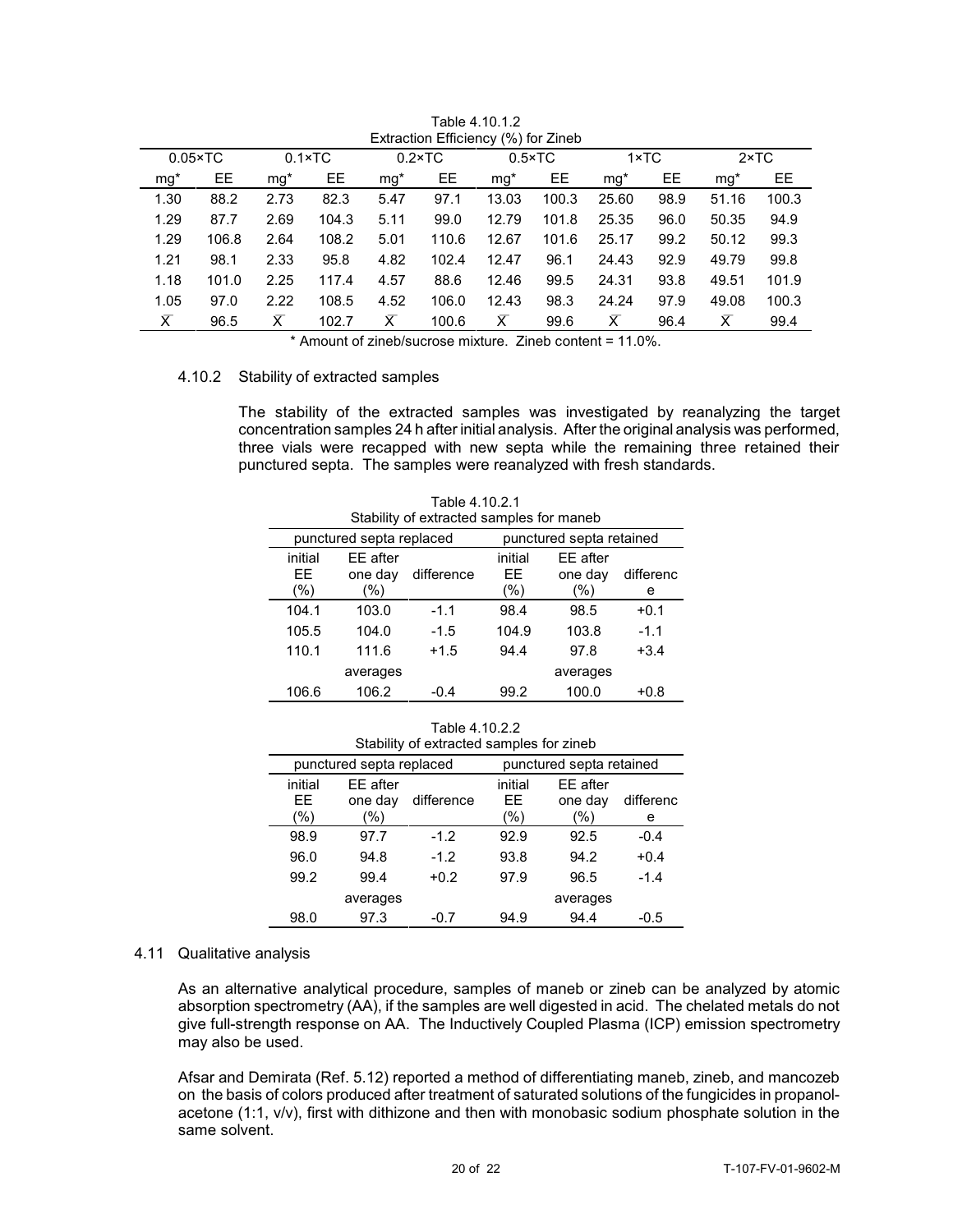One can also analyze by gas chromatography the released carbon disulfide after the aciddecomposition of maneb or zineb. However, there is a danger of interference from thiram, a related fungicide that is sometimes used together with maneb or zineb.

#### 4.12 Stability of the EBDTC in the extraction solvent

Three sets of stock solutions were prepared in the extraction solvents of various freshness: 1-, 27-, and 49-day old. Their instrument responses were followed periodically for 5 days after the preparation. The results are plotted in the following graphs. The instrument responses remained essentially constant during this period.



Figure 4.12.1. Stability of maneb stock solutions prepared in the extraction solvents of various age.

Figure 4.12.2. Stability of zineb stock solutions prepared in the extraction solvents of various age.

#### 5. References

- 5.1. *Thiocarbamate Pesticides: A General Introduction*, *Environmental Health Criteria 76*, World Health Organization, Geneva, 1988.
- 5.2. *IARC Monographs on the Evaluation of Carcinogenic Risk of Chemicals to Man.* Geneva: World Health Organization, International Agency for Research on Cancer, 1972-1985.
- 5.3. Newsome, W.H., "Ethylenebisdithiocarbamates and Their Degradation Products", in *Analytical Methods for Pesticides and Plant Growth Regulators*, Vol. XI, Academic Press, NY, 1980.
- 5.4. *Merck Index*, Windholz, M., Ed., 10th ed., Merck & Co., Rahway, NJ, 1983.
- 5.5. *Merck Index*, Budavari, S., Ed., 11th ed., Merck & Co., Rahway, NJ, 1989.
- 5.6. Bardarov, V. and C. Zaikov, *J. Chromatogr.*, **1989**, 479, 97-105.
- 5.7. Miles, C.J. and M. Zhou, *J. Assoc. Off. Anal. Chem.,* **1991**, 74(2), 384-8.
- 5.8. Kunugi, Y., *Shiryo Kenkyu Hokoku* (*Tokyo Hishiryo Kensasho*), **1994**, 19, 56-57.
- 5.9. Jongen, M.J.M., J.S. Ravensberg, R. Engel, and L.H. Leenheers, *J. Chromatogr. Sci.*, **1991**, 29(7), 292-7.
- 5.10. Marple, V.A., B.Y.H. Liu, and K.L. Rubow, *Am. Ind. Hyg. Assoc. J.*, **1978**, 39, 26-32.
- 5.11. Gosselin, R.E., R.P. Smith, H.C. Hodge. *Clinical Toxicology of Commercial Products.*, 5th ed. Baltimore: Williams and Wilkins, 1984.